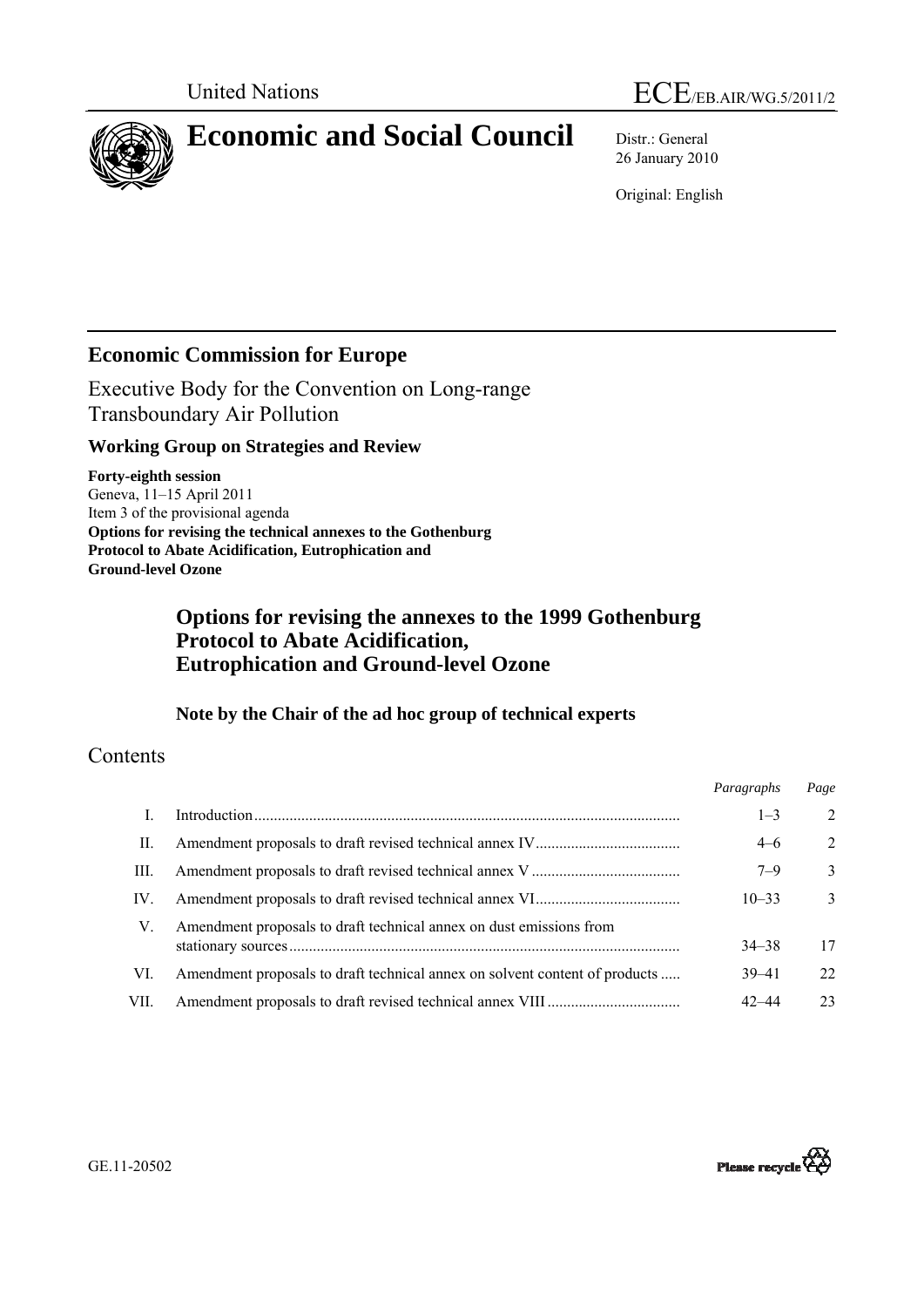# <span id="page-1-0"></span> **I. Introduction**

1. In accordance with the relevant decisions by the Executive Body to the Convention on Long-range Transboundary Air Pollution at its twenty-eighth session in 2010, the Working Group on Strategies and Review is invited to continue negotiations with a view to concluding the revision of the 1999 Gothenburg Protocol to Abate Acidification, Eutrophication and Ground-level Ozone (Gothenburg Protocol), and to present the proposed amendments for adoption by the Parties to the Protocol meeting at the twentyninth session of the Executive Body in 2011 (see ECE/EB.AIR/106/Add.1).

<span id="page-1-1"></span>2. This document presents further work by the ad hoc group of technical experts to the Working Group on the draft revised annexes IV, V, VI and VIII to the Gothenburg Protocol, as well as on the new draft annexes on dust and on limit values for the solvent contents of products, which had been prepared by the Expert Group on Techno-economic Issues and presented in documents ECE/EB.AIR/WG.5/2009/17–22.[1](#page-1-0)

3. As requested by the Working Group at its forty-seventh session in September 2010,<sup>2</sup> the present document lists all the amendment proposals made to documents ECE/EB.AIR/WG.5/2009/17–22 since September 2009, indicating for each of the draft annexes three proposed options for emission limit values (ELVs). Proposed new text in the tables is indicated in bold.

### **II. Amendment proposals to draft revised technical annex IV**

4. Following are the amendment proposals to draft revised technical annex IV on limit values for emissions of sulphur from stationary sources, as contained in document ECE/EB.AIR/WG.5/2009/17.

5. In paragraph 10, amend table 5 on "Suggested options for limit values for  $SO_x$ emissions released from titanium dioxide production" as follows:

|                                  | Suggested ELV for $SO_x$ [kg/t of TiO <sub>2</sub> ] |                  |                  |  |
|----------------------------------|------------------------------------------------------|------------------|------------------|--|
| Plant type                       | Option $1^{1/2}$                                     | Option $2^{1/2}$ | Option $3^{1/2}$ |  |
| Sulphate process, total emission |                                                      |                  |                  |  |
| Chloride process, total emission |                                                      |                  |                  |  |

6. In section C, which applies to the United States of America, amend paragraph 12 as follows: at the end of paragraph 12 (d), add the words "and Subpart Ja"; and add new subparagraphs 12 (l) to (n) as follows:

(l) Stationary Combustion Turbines – 40 C.F.R. Part 60, Subpart KKKK;

 (m) Small Municipal Waste Combustors – 40 C.F.R. Part 60, Subpart AAAA;

(n) Kraft Pulp Mills – 40 C.F.R. Part 60, Subpart BB.

<sup>&</sup>lt;sup>1</sup> Documents ECE/EB.AIR/WG.5/2009/17-22, submitted to the Working Group on Strategies and Review at its forty-fifth session in September 2009, are available at:

<http://www.unece.org/env/lrtap/WorkingGroups/wgs/docs45th%20session.htm>. 2 <sup>2</sup> ECE/EB.AIR/WG.5/102, para. 12 (c).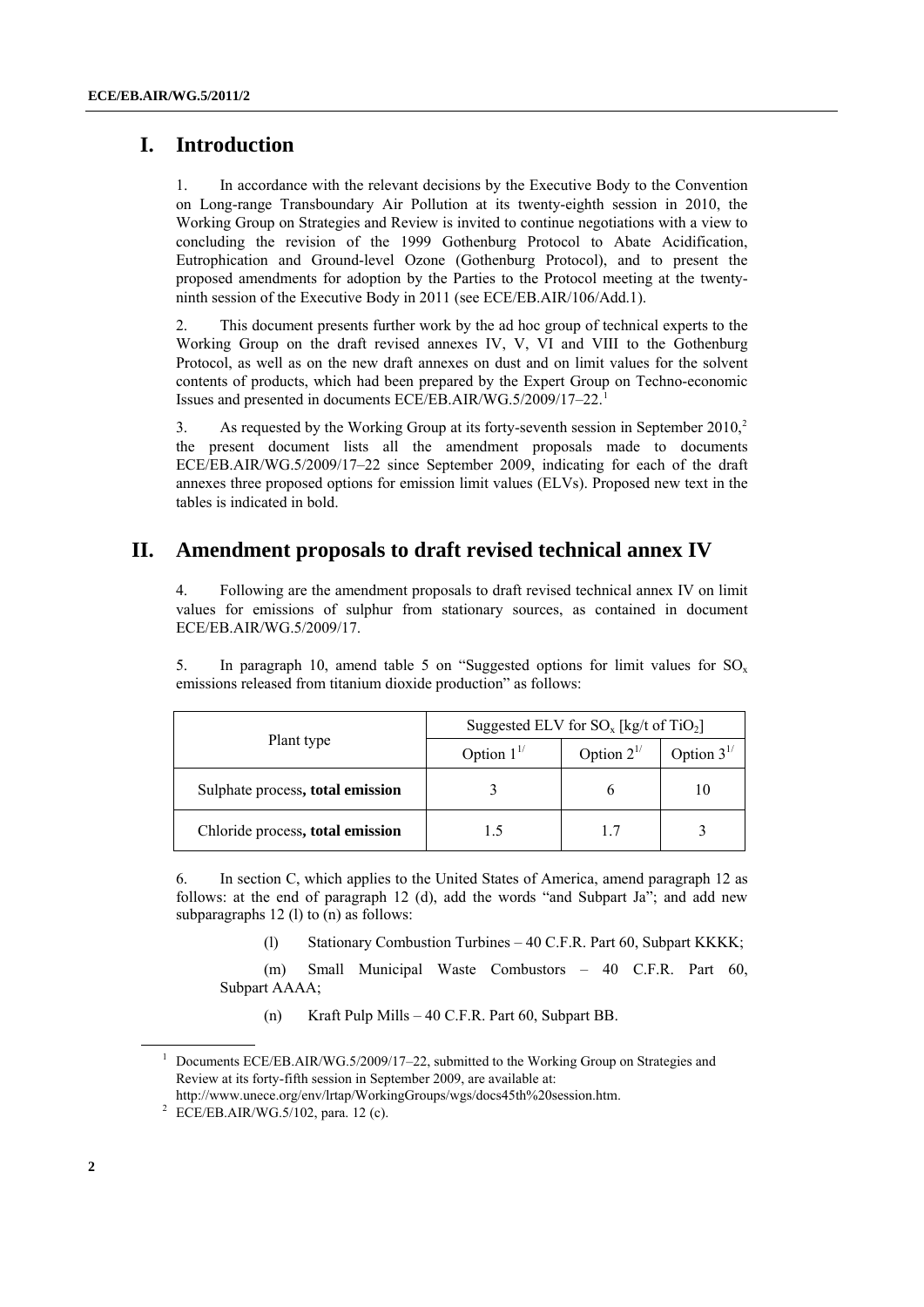### **III. Amendment proposals to draft revised technical annex V**

7. Following are the amendment proposals to draft revised technical annex V on limit values for emissions of nitrogen oxides from stationary sources, as contained in document ECE/EB.AIR/WG.5/2009/18 and Corr.1.

<span id="page-2-0"></span>8. In section C, which applies to the United States, amend paragraph 14 by adding new subparagraphs 14 (h) to (l), as follows:

(h) Petroleum Refineries – 40 C.F.R. Part 60, Subpart J, and Subpart Ja;

 (i) Stationary Internal Combustion Engines – Spark Ignition, 40 C.F.R. Part 60, Subpart JJJJ;

 (j) Stationary Internal Combustion Engines – Compression Ignition, 40 C.F.R. Part 60, Subpart IIII;

(k) Stationary Combustion Turbines – 40 C.F.R. Part 60, Subpart KKKK;

 (l) Small Municipal Waste Combustors – 40 C.F.R. Part 60, Subpart AAAA.

9. Delete the appendix on justifications for the options for "stationary engines".

## **IV. Amendment proposals to draft revised annex VI**

10. Following are the amendment proposals to draft revised annex VI on limit values for emissions of volatile organic compounds from stationary sources, as presented in document ECE/EB.AIR/WG.5/2009/19.

- 11. In subparagraphs 3 (b), (c) and (d), replace "process" or "processes" with "activity".
- 12. Amend the initial words of subparagraph 3 (d), before "passenger cars" to read:

"Coating activity" means any activity in which a single or multiple application of a continuous film of coating is laid onto:

13. At the end of subparagraph 3 (d) (v), after the word "film" substitute for the rest of the text: ", paper surfaces and leather surfaces".

14. In subparagraphs 3 (e), (f), (h) and (h) (i)–(vii), (j) and (k) replace "process" or "processes" with "activity".

15. Paragraph 3 (n) should read: "Wood impregnation" means any activity giving a loading of preservative in timber;".

16. After paragraph 3 (y), add a new paragraph 3 (z) as follows: "Footwear manufacture" means any activity of producing complete footwear or part of it.

17 In paragraph 6, replace "paragraphs 9 to 22" with "paragraphs 8 to 22".

18. Amend table 2 as follows:<sup>[3](#page-2-0)</sup>

<sup>3</sup> Here and elsewhere in this document, amendments to tables do not affect the table notes, which remain unchanged, unless otherwise stated.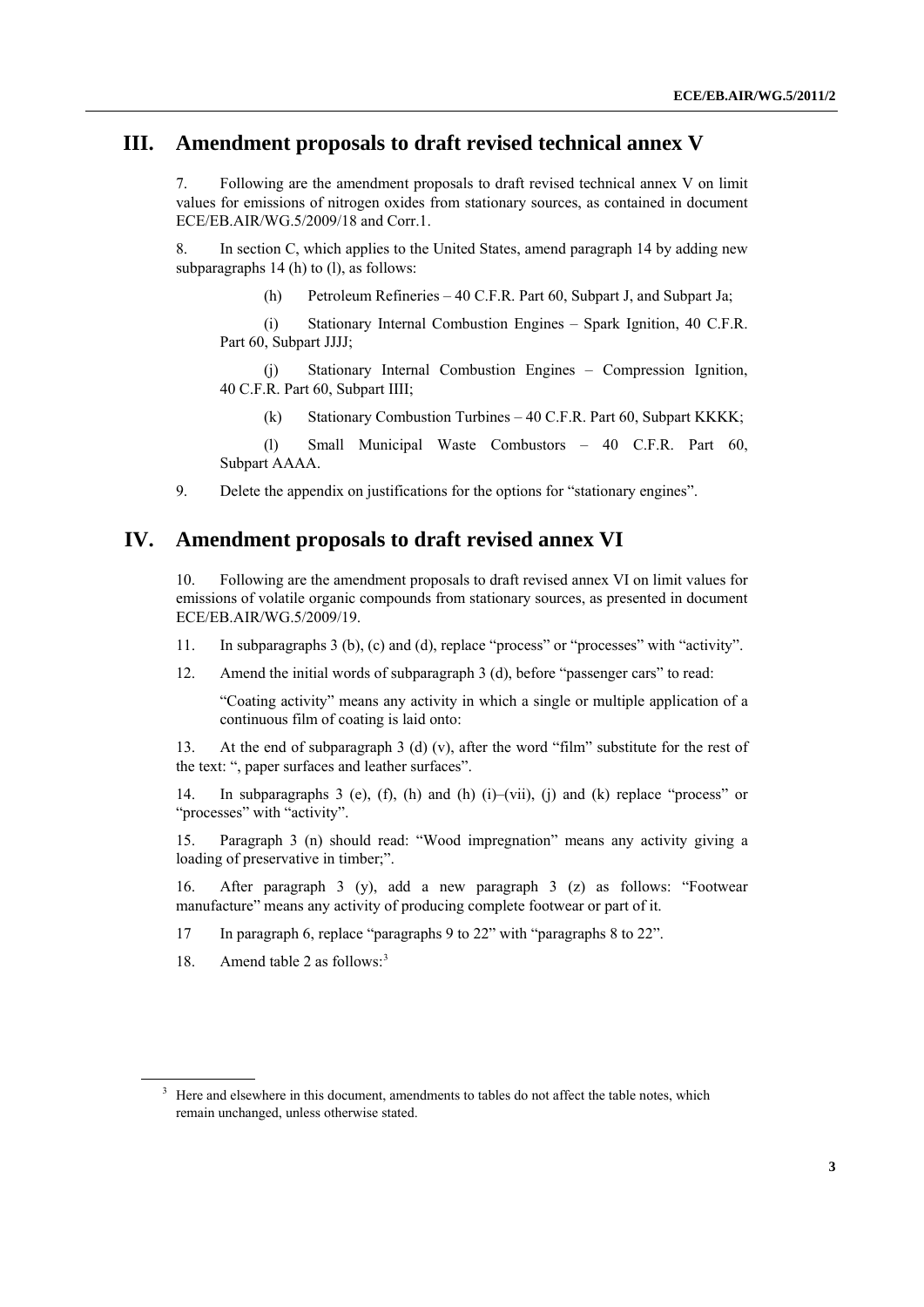| Activity and            |                                                    | Suggested ELV for VOC       |                              |  |  |  |
|-------------------------|----------------------------------------------------|-----------------------------|------------------------------|--|--|--|
| threshold               | [daily for ELVc and yearly for ELVf and total ELV] |                             |                              |  |  |  |
|                         | Option 1                                           | Option 2                    | Option 3                     |  |  |  |
| Footwear                |                                                    |                             | $25^{a'}$ g VOC / pair of    |  |  |  |
| manufacture             |                                                    |                             | shoes                        |  |  |  |
| (solvent                | As option 3                                        | As option 3                 |                              |  |  |  |
| consumption $> 5$       |                                                    |                             |                              |  |  |  |
| tonnes/y)               |                                                    |                             |                              |  |  |  |
| Other adhesive          |                                                    |                             | $ELVc = 50$ mg <sup>b/</sup> |  |  |  |
| coating, except         |                                                    |                             | C/Nm <sup>3</sup>            |  |  |  |
| footwear; new and       |                                                    |                             | $ELVf = 25$ wt-% or          |  |  |  |
| existing                |                                                    |                             | less of the solvent          |  |  |  |
| installations           | As option 3                                        | As option 3                 | input                        |  |  |  |
| (solvent                |                                                    |                             | Or total ELV of 1.2          |  |  |  |
| consumption             |                                                    |                             | kg or less of VOC/kg         |  |  |  |
| $5-15$ tonnes/y)        |                                                    |                             | of solid input               |  |  |  |
| Other adhesive          | $ELVc = 50$ mg <sup>d</sup>                        | $ELVc = 50$ mg <sup>c</sup> | $ELVc = 50 mg^{b/2}$         |  |  |  |
| coating, except         | C/Nm <sup>3</sup>                                  | C/Nm <sup>3</sup>           | C/Nm <sup>3</sup>            |  |  |  |
| footwear; new and       | $ELVf = 10$ wt-% or                                | $ELVf = 15$ wt-% or         | $ELVf = 20$ wt-% or          |  |  |  |
| existing                | less of the solvent                                | less of the solvent         | less of the solvent          |  |  |  |
| installations           | input                                              | input                       | input                        |  |  |  |
| (solvent                | Or total ELV of 0.6                                | Or total ELV of 0.8         | Or total ELV of 1 kg         |  |  |  |
| consumption 15-         | kg or less of                                      | kg or less of               | or less of VOC/kg of         |  |  |  |
| 200 tonnes/y)           | VOC/kg of solid                                    | VOC/kg of solid             | solid input                  |  |  |  |
|                         | input                                              | input                       |                              |  |  |  |
| <b>Other adhesive</b>   | $ELVc = 50 mg^d$                                   | $ELVc = 50 mg^{c/2}$        | $ELVc = 50 \text{ mg}^{b/2}$ |  |  |  |
| coating, except         | C/Nm <sup>3</sup>                                  | C/Nm <sup>3</sup>           | C/Nm <sup>3</sup>            |  |  |  |
| footwear; new           | $ELVf = 10 wt-$ %                                  | $ELVf = 15 wt-% or$         | $ELVf = 20$ wt-% or          |  |  |  |
| and existing            | or less of the                                     | less of the solvent         | less of the solvent          |  |  |  |
| installations           | solvent input                                      | input                       | input                        |  |  |  |
| (solvent                | Or total ELV of                                    | Or total ELV of 0.8         | Or total ELV of              |  |  |  |
| consumption             | 0.6 kg or less of                                  | kg or less of               | 1 kg or less of              |  |  |  |
| $200 \text{ tonnes/y})$ | VOC/kg of solid                                    | VOC/kg of solid             | VOC/kg of solid              |  |  |  |
|                         | input                                              | input                       | input                        |  |  |  |

*Table 2: Suggested options for limit values for adhesive coating* 

19. In paragraph 11, replace "processes" with "activities".

20. Amend table 4 as follows:

*Table 4: Suggested options limit values for coating activities in the vehicle industry* 

| Activity and threshold                                                                                                                        | Suggested ELV for VOC<br>[yearly for total ELV]                              |             |                                                              |  |  |  |
|-----------------------------------------------------------------------------------------------------------------------------------------------|------------------------------------------------------------------------------|-------------|--------------------------------------------------------------|--|--|--|
|                                                                                                                                               | Option 3 <sup><math>a/T</math></sup><br>Option $2^{a/L}$<br>Option $I^{a/L}$ |             |                                                              |  |  |  |
| Manufacture of<br>$cars(M1, M2)$ (solvent<br>consumption $> 15$<br>tonnes/y and $\leq 5,000$<br>coated items/y or $>$<br>3,500 chassis-built) | As option 3                                                                  | As option 3 | 90 g VOC/ $m2$ or 1.5<br>$\text{kg/body} + 70 \text{ g/m}^2$ |  |  |  |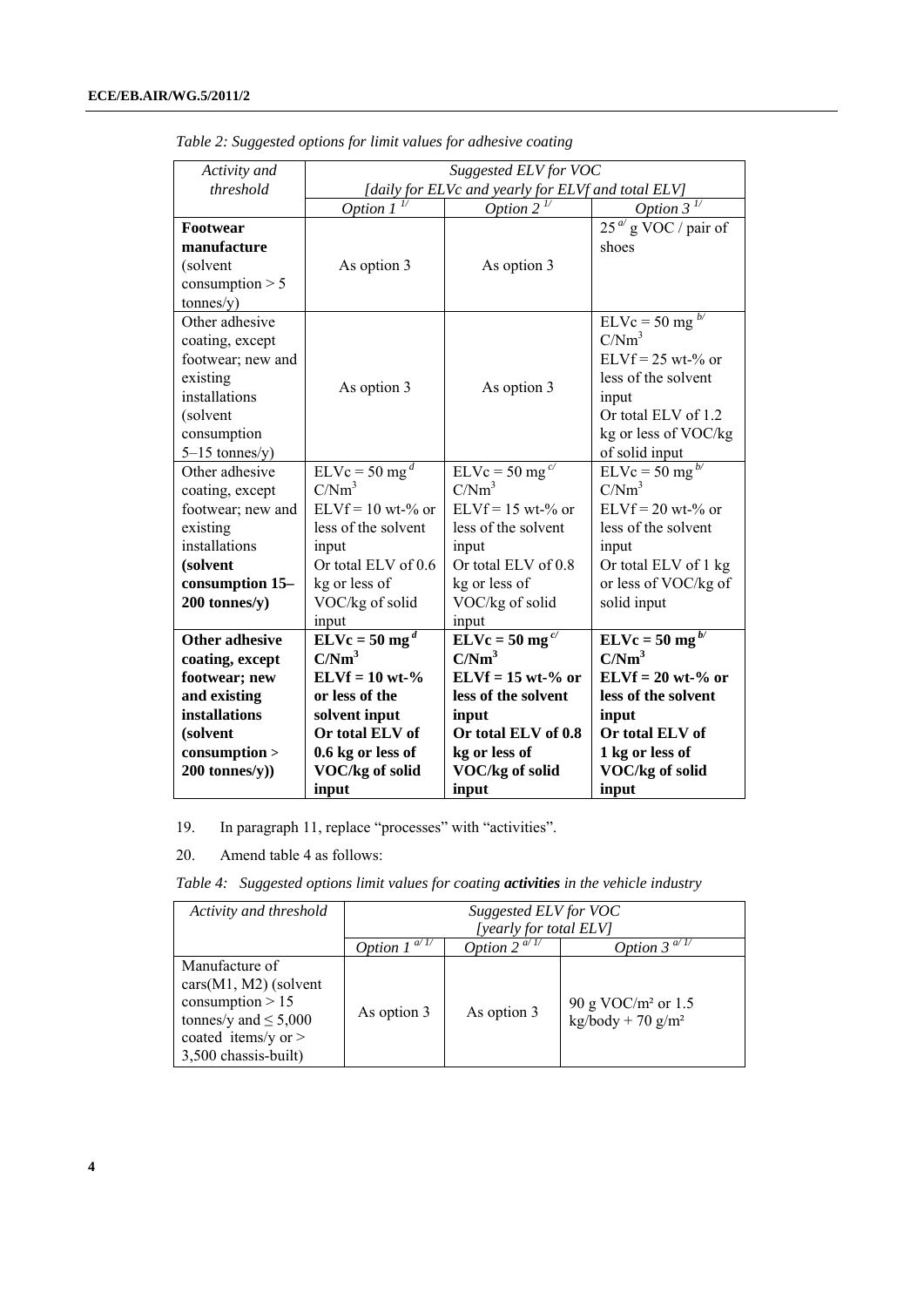| Manufacture of cars<br>(M1, M2)<br>(solvent consumption<br>15-200 tonnes/year and<br>$> 5,000$ coated items/y)               | 25g<br>VOC/m <sup>2</sup> or<br>$0.7$ kg/body<br>$+17$ g/m <sup>2</sup> | 35 g VOC/ $m2$<br>or $1$ kg/body +<br>$26$ g/m <sup>2</sup>         | Existing installations: 60 g<br>VOC/ $m^2$ or 1.9 kg/body +<br>41 $g/m^2$<br>New installations: 45 g<br>VOC/ $m^2$ or 1.3 kg/body +<br>33 $g/m2$                                  |
|------------------------------------------------------------------------------------------------------------------------------|-------------------------------------------------------------------------|---------------------------------------------------------------------|-----------------------------------------------------------------------------------------------------------------------------------------------------------------------------------|
| <b>Manufacture of cars</b><br>(M1, M2)<br>(solvent consumption ><br>200 tonnes/year and ><br>5,000 coated items/y)           | 25g<br>VOC/m <sup>2</sup> or<br>$0.7$ kg/body<br>$+17$ g/m <sup>2</sup> | $35 g \text{ VOC/m}^2$<br>or $1$ kg/body +<br>$26$ g/m <sup>2</sup> | <b>Existing installations:</b><br>60 g VOC/m <sup>2</sup> or 1.9<br>$kg/body + 41 g/m2$<br>New installations: 45 g<br>VOC/m <sup>2</sup> or 1.3 kg/body<br>$+33$ g/m <sup>2</sup> |
| Manufacture of truck<br>cabins $(N1, N2, N3)$<br>(solvent consumption ><br>15 tonnes/y and $\leq$ 5,000<br>coated items/y)   | As option 3                                                             | As option 3                                                         | Existing installations:<br>85 g VOC/m <sup>2</sup><br>New installations:<br>65 g VOC/ $m2$                                                                                        |
| Manufacture of truck<br>cabins $(N1, N2, N3)$<br>(solvent consumption<br>15-200 tonnes/year and<br>$> 5,000$ coated items/y) | 35g<br>VOC/m <sup>2</sup>                                               | 55 g VOC/ $m2$                                                      | Existing installations:<br>75 g VOC/ $m2$<br>New installations:<br>55 g VOC/m <sup>2</sup>                                                                                        |
| <b>Manufacture of truck</b><br>cabins $(N1, N2, N3)$<br>(solvent consumption<br>> 200 tonnes/year and                        | 35 <sub>g</sub><br>VOC/m <sup>2</sup>                                   | 55 g VOC/ $m2$                                                      | <b>Existing installations:</b><br>75 g VOC/ $m2$<br><b>New installations:</b>                                                                                                     |
| $> 5,000$ coated<br>items/y)                                                                                                 |                                                                         |                                                                     | 55 g VOC/ $m2$                                                                                                                                                                    |
| Manufacture of trucks<br>and vans<br>(solvent consumption $\geq$<br>15 tonnes/y and $\leq$ 2,500                             | As option 3                                                             | As option 3                                                         | Existing installations: 120<br>$g$ VOC/ $m2$<br>New installations: 90 g                                                                                                           |
| coated items/y)<br>Manufacture of trucks<br>and vans                                                                         |                                                                         |                                                                     | VOC/m <sup>2</sup><br>Existing installations: 90 g<br>VOC/m <sup>2</sup>                                                                                                          |
| (solvent consumption<br>15-200 tonnes/year<br>and $> 2,500$ coated<br>items/y)                                               | 35g<br>VOC/m <sup>2</sup>                                               | 50 g VOC/ $m2$                                                      | New installations: 70 g<br>VOC/m <sup>2</sup>                                                                                                                                     |
| <b>Manufacture of trucks</b><br>and vans<br>(solvent consumption                                                             | 35g                                                                     |                                                                     | <b>Existing installations:</b><br>90 g VOC/m <sup>2</sup>                                                                                                                         |
| > 200 tonnes/year and<br>$>2,500$ coated<br>items/y)                                                                         | VOC/m <sup>2</sup>                                                      | 50 g VOC/m <sup>2</sup>                                             | New installations: 70 g<br>VOC/m <sup>2</sup>                                                                                                                                     |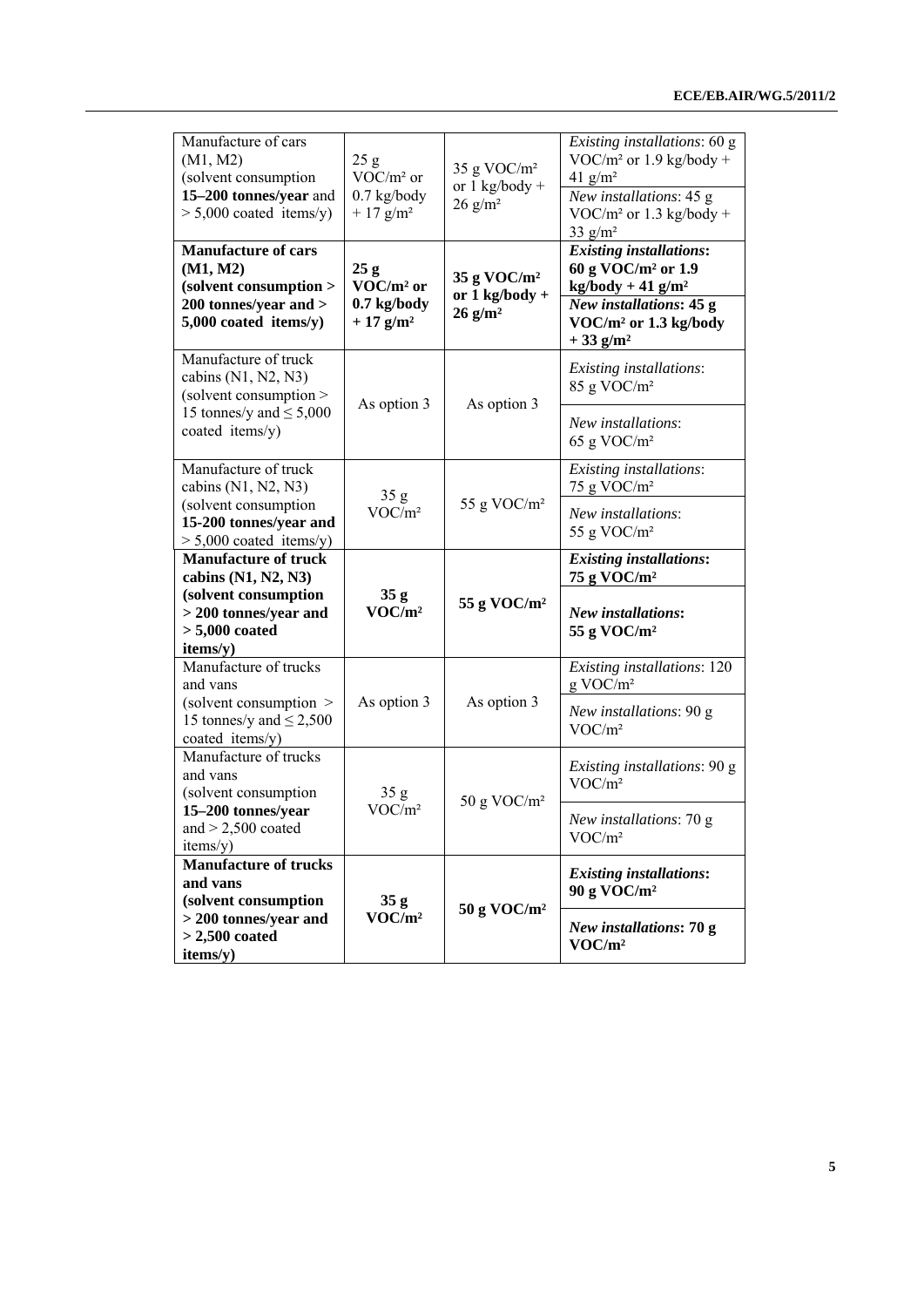| Manufacture of buses<br>(solvent consumption $>$ |                             |                 | <i>Existing installations:</i><br>290 g VOC/ $m2$ |
|--------------------------------------------------|-----------------------------|-----------------|---------------------------------------------------|
| 15 tonnes/y and $\leq$ 2,000                     | As option 3                 | As option 3     | New installations: 210 g                          |
| coated items/y)                                  |                             |                 | VOC/m <sup>2</sup>                                |
| Manufacture of buses                             |                             |                 | <i>Existing installations: 225</i>                |
| (solvent consumption)                            | 120 g<br>VOC/m <sup>2</sup> | 150 g VOC/ $m2$ | $g$ VOC/ $m2$                                     |
| 15-200 tonnes/year                               |                             |                 |                                                   |
| and $> 2,000$ coated                             |                             |                 | New installations: 150 g                          |
| items(v)                                         |                             |                 | VOC/m <sup>2</sup>                                |
| <b>Manufacture of buses</b>                      |                             | 150 g VOC/ $m2$ | <b>Existing installations:</b>                    |
| (solvent consumption                             | 120 g                       |                 | $225$ g VOC/m <sup>2</sup>                        |
| $>$ 200 tonnes/year and                          | VOC/m <sup>2</sup>          |                 |                                                   |
| $>$ 2,000 coated                                 |                             |                 | New installations: 150 g<br>VOC/m <sup>2</sup>    |
| items(v)                                         |                             |                 |                                                   |

21. In paragraph 12, replace "processes" with "activities". After **"**plastic", delete "leather" and insert **"**paper".

22. Amend table 5 as follows:

| Table 5: Suggested options limit values for coating activities in various industrial sectors |  |  |  |  |  |
|----------------------------------------------------------------------------------------------|--|--|--|--|--|
|                                                                                              |  |  |  |  |  |

| Activity and                                                                                         | Suggested ELV for VOC                                                                                                                                                                                     |                                                                                                                                                                                                          |                                                                                                                                                                                                  |  |  |
|------------------------------------------------------------------------------------------------------|-----------------------------------------------------------------------------------------------------------------------------------------------------------------------------------------------------------|----------------------------------------------------------------------------------------------------------------------------------------------------------------------------------------------------------|--------------------------------------------------------------------------------------------------------------------------------------------------------------------------------------------------|--|--|
| threshold                                                                                            |                                                                                                                                                                                                           | [daily for ELVc and yearly for ELVf and total ELV]                                                                                                                                                       |                                                                                                                                                                                                  |  |  |
|                                                                                                      | Option $1^{\nu}$                                                                                                                                                                                          | Option 2 $\frac{1}{2}$                                                                                                                                                                                   | Option $3^{\frac{1}{2}}$                                                                                                                                                                         |  |  |
| New and existing<br>installations: wood<br>coating (solvent<br>consumption<br>$15-25$ tonnes/y)      | As option 3                                                                                                                                                                                               | As option 3                                                                                                                                                                                              | $ELVc = 100a mg$<br>$C/Nm^3$<br>$ELVf = 25 wt-% or$<br>less of the solvent<br>input<br>Or total ELV of 1.6<br>kg or less of VOC /<br>kg of solid input                                           |  |  |
| New and existing<br>installations:<br>wood coating<br>(solvent)<br>consumption<br>$25-200$ tonnes/y) | $ELVc = 50 mg$<br>$C/Nm3$ for drying<br>and 75 mg $C/Nm3$<br>for coating<br>$ELVf = 10 wt-$ %<br>or less of the<br>solvent input<br>Or total ELV of<br>$0.50$ kg or less of<br>VOC / kg of solid<br>input | $ELVc = 50 mg$<br>$C/Nm3$ for drying<br>and 75 mg $C/Nm3$<br>for coating<br>$ELVf = 15$ wt-% or<br>less of the solvent<br>input<br>Or total ELV of<br>$0.75$ kg or less of<br>VOC / kg of solid<br>input | $ELVc = 50 mg$<br>$C/Nm3$ for drying and<br>75 mg $C/Nm3$ for<br>coating<br>$ELVf = 20$ wt-% or<br>less of the solvent<br>input<br>Or total ELV of 1 kg<br>or less of VOC / kg of<br>solid input |  |  |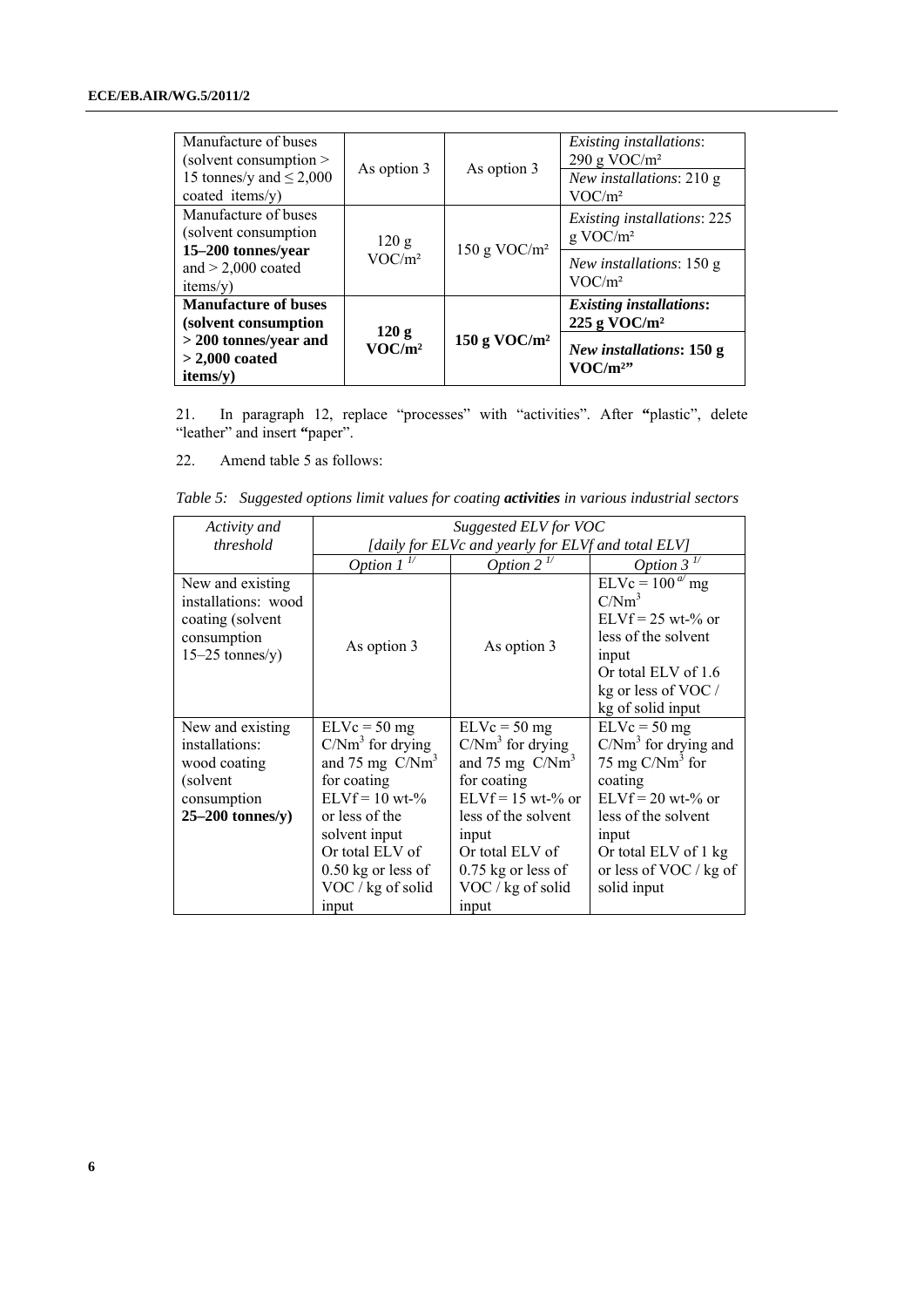| New and existing<br>installations:<br>wood coating<br>(solvent<br>consumption<br>200 tonnes/y)                                                                                                               | $ELVc = 50 mg$<br>$C/Nm3$ for drying<br>and 75 mg<br>$C/Nm3$ for coating<br>$ELVf = 10 wt-$ %<br>or less of the<br>solvent input<br>Or total ELV of<br>0.50 kg or less of<br>VOC / kg of solid<br>input                     | $ELVc = 50 mg$<br>$C/Nm3$ for drying<br>and $75 \text{ mg} \text{ C/Nm}^3$<br>for coating<br>$ELVf = 15 wt-$ %<br>or less of the<br>solvent input<br>Or total ELV of<br>$0.75$ kg or less of<br>VOC / kg of solid<br>input | $\overline{ELVc} = 50$ mg<br>$C/Nm3$ for drying<br>and 75 mg C/Nm <sup>3</sup><br>for coating<br>$ELVf = 20 wt-% or$<br>less of the solvent<br>input<br>Or total ELV of 1 kg<br>or less of VOC / kg<br>of solid input  |
|--------------------------------------------------------------------------------------------------------------------------------------------------------------------------------------------------------------|-----------------------------------------------------------------------------------------------------------------------------------------------------------------------------------------------------------------------------|----------------------------------------------------------------------------------------------------------------------------------------------------------------------------------------------------------------------------|------------------------------------------------------------------------------------------------------------------------------------------------------------------------------------------------------------------------|
| New and existing<br>installations:<br>coating of metal<br>and plastics,<br>(solvent<br>consumption $5-15$<br>tonnes/y)                                                                                       | As option 3                                                                                                                                                                                                                 | As option 3                                                                                                                                                                                                                | $ELVc = 100^{a/b'}$ mg<br>C/Nm <sup>3</sup><br>ELVf = $20^{b}$ wt-% or<br>less of the solvent<br>input<br>Or total ELV of 0.525<br>kg or less of VOC /<br>kg of solid input                                            |
| New and existing<br>installations:<br>other coating, incl.<br>textile, fabric, foil<br>and paper (excl.<br>web screen printing<br>for textiles, see<br>printing) (solvent<br>consumption 5 - 15<br>tonnes/y) | As option 3                                                                                                                                                                                                                 | As option 3                                                                                                                                                                                                                | $ELVc = 100^{a/b/m}$ g<br>C/Nm <sup>3</sup><br>ELVf = $20^{b}$ wt-% or<br>less of the solvent<br>input<br>Or total ELV of 1.4<br>kg or less of VOC /<br>kg of solid input                                              |
| New and existing<br>installations:<br>textile, fabric, foil<br>and paper coating,<br>incl. (excl. web<br>screen printing for<br>textiles, see<br>printing) (solvent<br>consumption $> 15$<br>tonnes/y)       | As option 3                                                                                                                                                                                                                 | As option 3                                                                                                                                                                                                                | $ELVc = 50 mg$<br>$C/Nm3$ for drying and<br>75 mg $C/Nm3$ for<br>coating $b/c$<br>ELVf = $20^{b}$ wt-% or<br>less of the solvent<br>input<br>Or total ELV of 1 kg<br>or less of VOC / kg of<br>solid input             |
| New and existing<br>installations:<br>coating of plastic<br>workpieces<br>(solvent<br>consumption<br>15-200<br>tonnes/year)                                                                                  | $ELVc = 50 mg$<br>$C/Nm3$ for drying<br>and 75 mg $C/Nm3$<br>for coating $\frac{b}{c}$<br>ELVf = $10^{b}$ wt-%<br>or less of the<br>solvent input<br>Or total ELV of<br>$0.225$ kg or less of<br>VOC / kg of solid<br>input | $ELVc = 50 mg$<br>$C/Nm3$ for drying<br>and 75 mg $C/Nm3$<br>for coating $\frac{b}{c}$<br>$ELVf = 15^{b}$ wt-%<br>or less of the<br>solvent input<br>Or total ELV of<br>$0.30$ kg or less of<br>VOC / kg of solid<br>input | $ELVc = 50 mg$<br>$C/Nm3$ for drying and<br>75 mg $C/Nm3$ for<br>coating $\frac{b}{c}$<br>ELVf = $20^{b}$ wt-% or<br>less of the solvent<br>input<br>Or total ELV of 0.375<br>kg or less of VOC /<br>kg of solid input |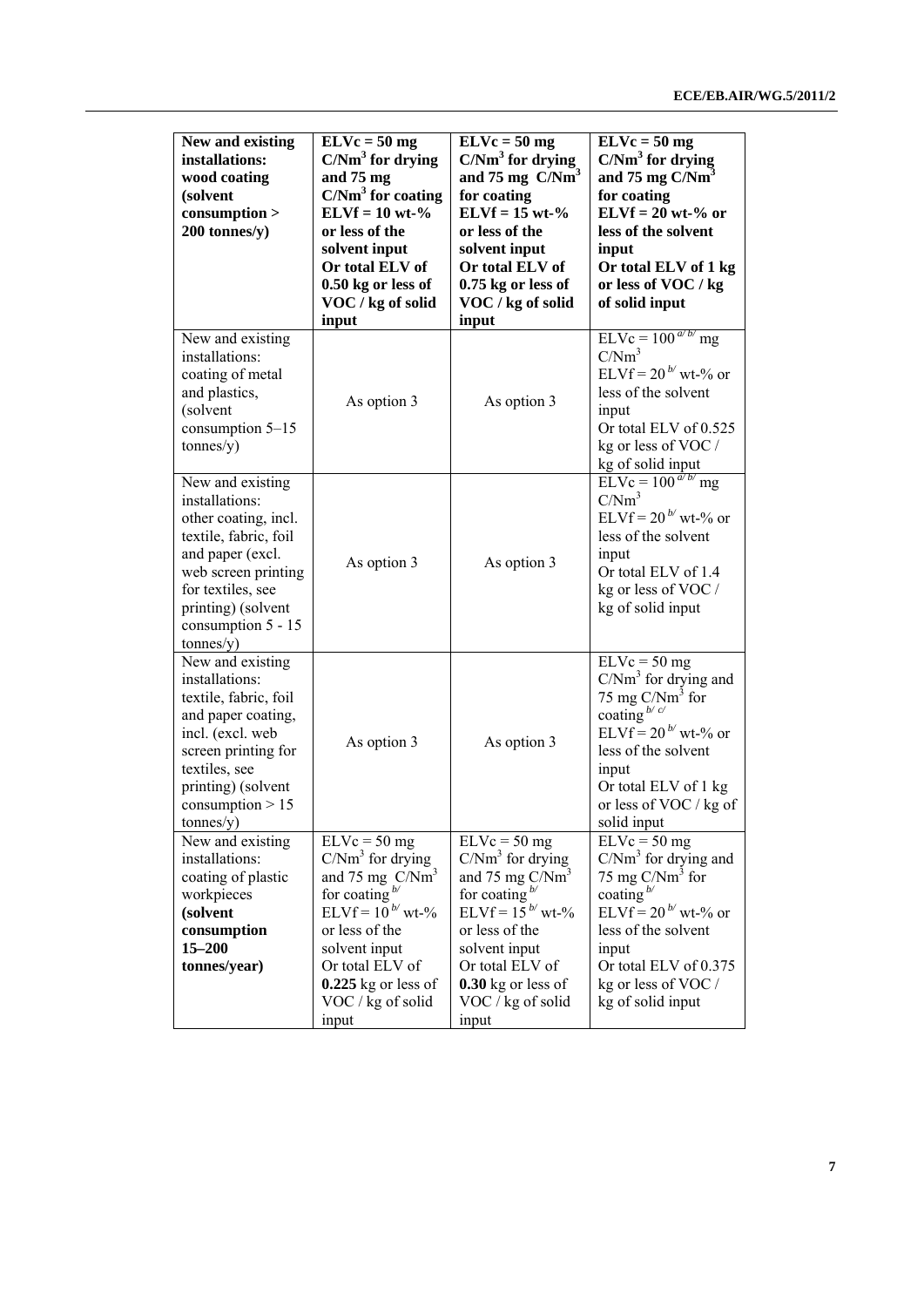| New and existing<br>installations:<br>coating of plastic<br>workpieces<br>(solvent<br>consumption<br>200 tonnes/y)       | $\overline{ELVc} = 50$ mg<br>$C/Nm3$ for drying<br>and 75 mg<br>$C/Nm3$ for<br>coating $b/$<br>ELVf = $10^{b}$ wt-%<br>or less of the<br>solvent input<br>Or total ELV of<br>$0.225$ kg or less of<br>VOC / kg of solid<br>input     | $\overline{ELVc} = 50$ mg<br>$C/Nm3$ for drying<br>and 75 mg $C/Nm3$<br>for coating $b'$<br>ELVf = $15^{b}$ wt-%<br>or less of the<br>solvent input<br>Or total ELV of<br>0.30 kg or less of<br>VOC / kg of solid<br>input                   | $\overline{ELVc} = 50$ mg<br>$C/Nm3$ for drying<br>and 75 mg $C/Nm3$<br>for coating $b$<br>ELVf = $20^{b'}$ wt-%<br>or less of the solvent<br>input<br>Or total ELV of<br>$0.375$ kg or less of<br>VOC / kg of solid<br>input           |
|--------------------------------------------------------------------------------------------------------------------------|--------------------------------------------------------------------------------------------------------------------------------------------------------------------------------------------------------------------------------------|----------------------------------------------------------------------------------------------------------------------------------------------------------------------------------------------------------------------------------------------|-----------------------------------------------------------------------------------------------------------------------------------------------------------------------------------------------------------------------------------------|
| New and existing<br>installations:<br>coating of metal<br>surfaces (solvent<br>consumption<br>$15 - 200$<br>tonnes/year) | $ELVc = 50 mg$<br>$C/Nm3$ for drying<br>and 75 mg $C/Nm3$<br>for coating $\frac{b}{c}$<br>ELVf = $10^{b}$ wt-%<br>or less of the<br>solvent input<br>Or total ELV of<br>$0.225$ kg or less of<br>VOC / kg of solid<br>input          | $ELVc = 50 mg$<br>$C/Nm3$ for drying<br>and 75 mg $C/Nm3$<br>for coating $\frac{b}{c}$<br>ELVf = $15^{b}$ wt-%<br>or less of the<br>solvent input<br>Or total ELV of<br>$0.30$ kg or less of<br>VOC / kg of solid<br>input                   | $\overline{EL}$ Vc = 50 mg<br>$C/Nm3$ for drying and<br>75 mg $C/Nm3$ for<br>coating $\frac{b}{c}$<br>ELVf = $20^{b}$ wt-% or<br>less of the solvent<br>input<br>Or total ELV of<br>$0.375$ kg or less of<br>VOC / kg of solid<br>input |
|                                                                                                                          | As option 3                                                                                                                                                                                                                          | As option 3                                                                                                                                                                                                                                  | <b>Exception for</b><br>coatings in contact<br>with food:<br>Total ELV of 0.5825<br>kg or less of VOC /<br>kg of solid input                                                                                                            |
| New and existing<br>installations:<br>coating of metal<br>surfaces (solvent<br>consumption<br>200 tonnes/y)              | $ELVc = 50 mg$<br>$C/Nm3$ for drying<br>and 75 mg<br>$C/Nm3$ for<br>coating $b^{\prime}$<br><b>ELVf</b> = $10^{b}$ wt-%<br>or less of the<br>solvent input<br>Or total ELV of<br>$0.225$ kg or less of<br>VOC / kg of solid<br>input | $ELVc = 50 mg$<br>$C/Nm3$ for drying<br>and $75 \text{ mg}$ C/Nm <sup>3</sup><br>for coating $b'$<br><b>ELVf</b> = $15^{b/2}$ wt-%<br>or less of the<br>solvent input<br>Or total ELV of<br>0.30 kg or less of<br>VOC / kg of solid<br>input | $ELVc = 50 mg$<br>$C/Nm3$ for drying<br>and 75 mg $C/Nm3$<br>for coating $b/$<br>ELVf = $20^{b/2}$ wt-%<br>or less of the solvent<br>input<br>Or total ELV of<br>$0.375$ kg or less of<br>VOC / kg of solid<br>input                    |
|                                                                                                                          | As option 3                                                                                                                                                                                                                          | As option 3                                                                                                                                                                                                                                  | <b>Exception for</b><br>coatings in contact<br>with food:<br>Total ELV of 0.5825<br>kg or less of VOC /<br>kg of solid input                                                                                                            |

23. In paragraph 13, replace "processes" with "activities".

24. Amend table 7 as follows: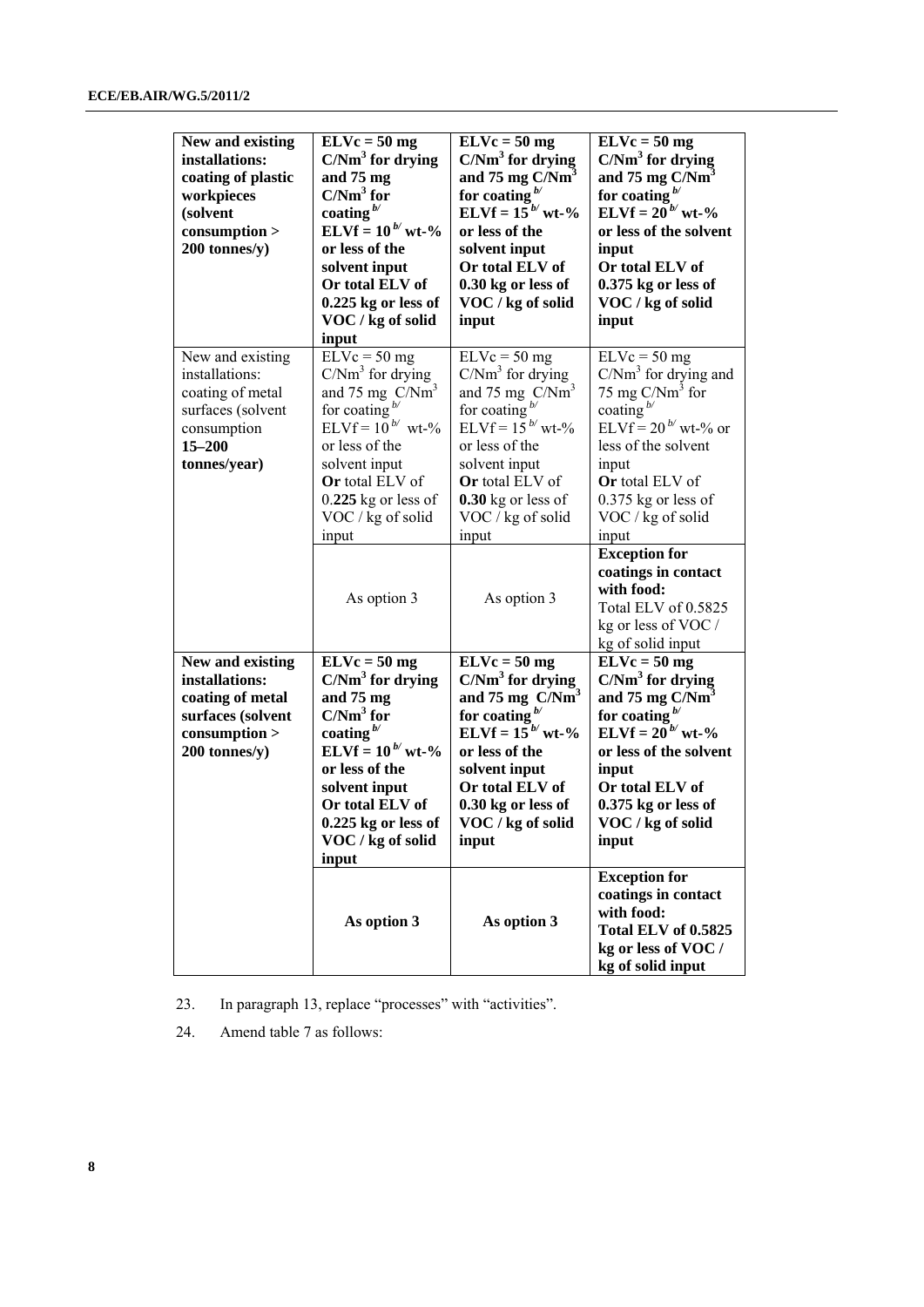| Activity and            | Suggested ELV for VOC                              |                                         |                          |  |  |
|-------------------------|----------------------------------------------------|-----------------------------------------|--------------------------|--|--|
| threshold               | [daily for ELVc and yearly for ELVf and total ELV] |                                         |                          |  |  |
|                         | Option 1                                           | Option 2                                | Option $3^{\frac{1}{2}}$ |  |  |
| Existing                | $ELVc = 30mg^{c/2}$                                | $\overline{ELVc}$ = 50 mg <sup>b/</sup> | $ELVc = 50mga/$          |  |  |
| installation            | C/Nm <sup>3</sup>                                  | $C/Nm^3$                                | C/Nm <sup>3</sup>        |  |  |
| (solvent                | $ELVf = 5 wt-$ % or                                | $ELVf = 5 wt-% or$                      | $ELVf = 10$ wt-% or      |  |  |
| consumption             | less of the solvent                                | less of the solvent                     | less of the solvent      |  |  |
| $25 - 200$              | input                                              | input                                   | input                    |  |  |
| tonnes/year)            | Or total ELV of                                    | Or total ELV of 0.3                     | Or total ELV of 0.45     |  |  |
|                         | $0.225$ kg or less of                              | kg or less of                           | kg or less of VOC/kg     |  |  |
|                         | VOC/kg of solid                                    | VOC/kg of solid                         | of solid input           |  |  |
|                         | input                                              | input                                   |                          |  |  |
| <b>Existing</b>         | $ELVc = 30mg^{c/2}$                                | $ELVc = 50 mg^{b/2}$                    | $ELVc = 50mga/$          |  |  |
| installation            | C/Nm <sup>3</sup>                                  | C/Nm <sup>3</sup>                       | C/Nm <sup>3</sup>        |  |  |
| (solvent                | $ELVf = 5 wt-% or$                                 | $ELVf = 5 wt-% or$                      | $ELVf = 10$ wt-% or      |  |  |
| consumption             | less of the solvent                                | less of the solvent                     | less of the solvent      |  |  |
| 200 tonnes/year)        | input                                              | input                                   | input                    |  |  |
|                         | Or total ELV of                                    | Or total ELV of                         | Or total ELV of 0.45     |  |  |
|                         | $0.225$ kg or less of                              | 0.3 kg or less of                       | kg or less of VOC/kg     |  |  |
|                         | VOC/kg of solid                                    | VOC/kg of solid                         | of solid input           |  |  |
|                         |                                                    |                                         |                          |  |  |
|                         | input                                              | input                                   |                          |  |  |
| New installation        | $ELVc = 30mg^{c/2}$                                | $ELVc = 30mg^{b/2}$                     | $ELVc = 50 mg^{a/2}$     |  |  |
| (solvent                | C/Nm <sup>3</sup>                                  | $C/Nm^3$                                | C/Nm <sup>3</sup>        |  |  |
| consumption             | $ELVf = 3 wt-% or$                                 | $ELVf = 5 wt-$ % or                     | $ELVf = 5 wt-$ % or      |  |  |
| $25 - 200$              | less of the solvent                                | less of the solvent                     | less of the solvent      |  |  |
| tonnes/year)            | input                                              | input                                   | input                    |  |  |
|                         | Or total ELV of                                    | Or total ELV of                         | Or total ELV of 0.3      |  |  |
|                         | $0.15$ kg or less of                               | 0.18 kg or less of                      | kg or less of VOC/kg     |  |  |
|                         | VOC/kg of solid                                    | VOC/kg of solid                         | of solid input           |  |  |
|                         | input                                              | input                                   |                          |  |  |
| <b>New installation</b> | $ELVc = 30mg^{c/2}$                                | $ELVc = 30mg^{b/2}$                     | $ELVc = 50 mg^{a/2}$     |  |  |
| (solvent                | C/Nm <sup>3</sup>                                  | C/Nm <sup>3</sup>                       | C/Nm <sup>3</sup>        |  |  |
| consumption             | $ELVf = 3 wt-% or$                                 | $ELVf = 5 wt-% or$                      | $ELVf = 5 wt-% or$       |  |  |
| 200 tonnes/year)        | less of the solvent                                | less of the solvent                     | less of the solvent      |  |  |
|                         | input                                              | input                                   | input                    |  |  |
|                         | Or total ELV of                                    | Or total ELV of                         | Or total ELV of 0.3      |  |  |
|                         | $0.15$ kg or less of                               | 0.18 kg or less of                      | kg or less of VOC/kg     |  |  |
|                         | VOC/kg of solid<br>input                           | <b>VOC/kg</b> of solid<br>input         | of solid input           |  |  |

*Table 7: Suggested options limit values for coil coating* 

25. Amend table 8 on suggested options limit values for dry cleaning by adding an table note  $\mathfrak{b}'$  as follows:

 $\mathbb{R}^{p}$  This emission level can be achieved by using at least type IV machines or more efficient ones.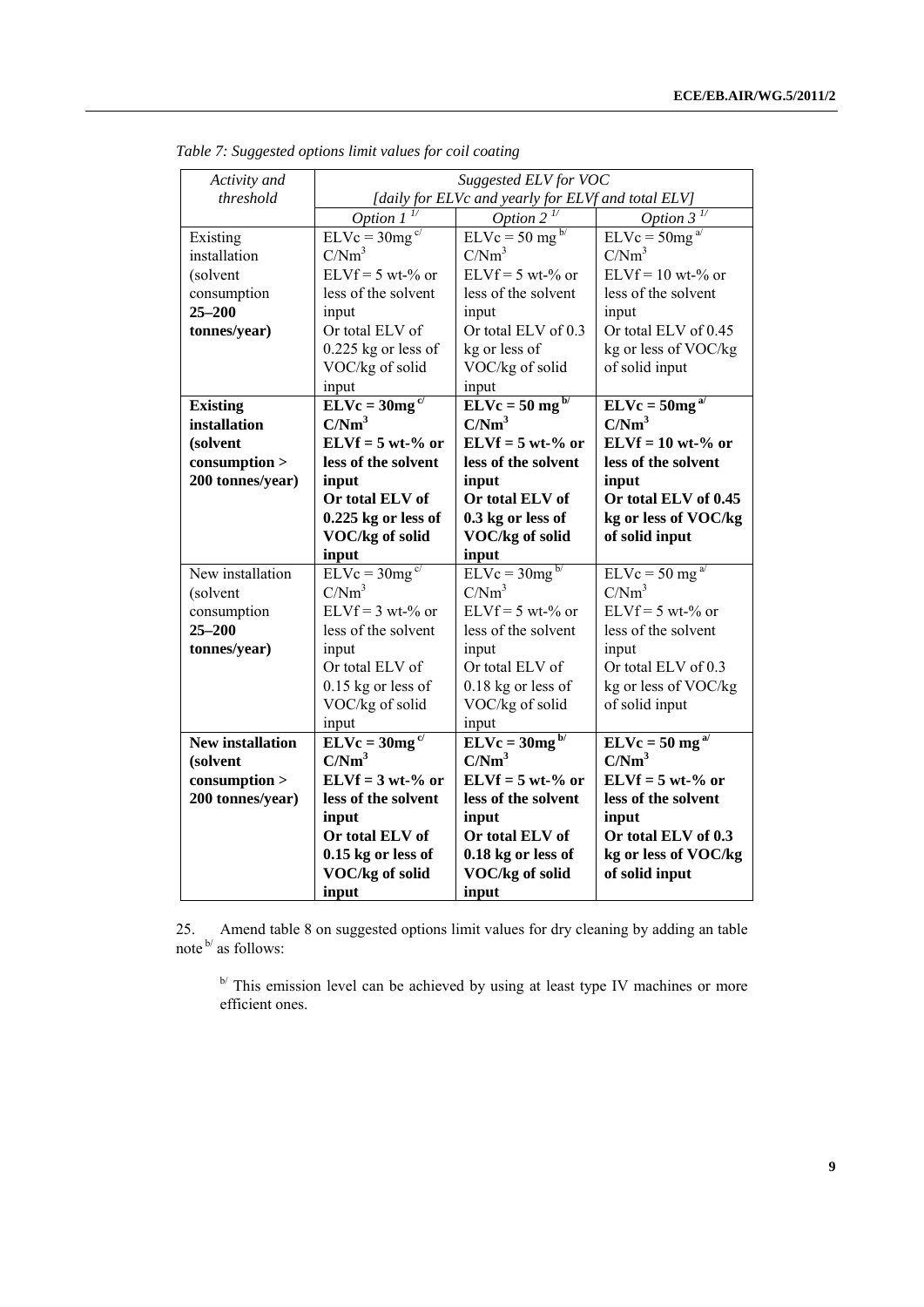| Activity and                                                                                                                        | Suggested ELV for VOC                |                                                    |                                                                                                                                                  |  |  |
|-------------------------------------------------------------------------------------------------------------------------------------|--------------------------------------|----------------------------------------------------|--------------------------------------------------------------------------------------------------------------------------------------------------|--|--|
| threshold                                                                                                                           |                                      | [daily for ELVc and yearly for ELVf and total ELV] |                                                                                                                                                  |  |  |
|                                                                                                                                     | Option 1                             | Options $2^{\frac{1}{2}}$                          | Option $3^{\frac{1}{2}}$                                                                                                                         |  |  |
| New and<br>existing<br>installations with<br>an annual<br>organic solvent<br>consumption<br>between 100 and<br>1,000<br>tonnes/year |                                      | Total ELV of 3 wt-% of solvent<br>input            | $ELVc = 150$ mg $C/Nm3$<br>ELVf $a' = 5$ wt-% or less of<br>the solvent input<br>Or total ELV of 5 wt- $%$ or<br>less of the solvent input       |  |  |
| New and<br>existing<br>installations with<br>an annual<br>المتمردا ماما متمصمه                                                      | Total ELV of 1<br>$wt-$ % of solvent | Total ELV of 2<br>$wt-%$ of                        | $ELVc = 150$ mg $C/Nm3$<br>ELVf $a' = 3$ wt-% or less of<br>the solvent input<br>Or total ELV of $3$ wt-% or<br>المتحدث مستراحية وملائم والمراكب |  |  |

**solvent input** 

less of the solvent input

#### 26. Amend table 9 as follows:

27. In paragraph 17, after the word "printing" add the word "activities".

28. Amend table 10, as follows:

organic solvent consumption >

1,000 **tonnes/year**

*Table 10: Suggested options limit values for printing activities* 

input

| Activity and                                                    | Suggested ELV for VOC                                                                                    |                                                                                          |                                                                                                 |  |
|-----------------------------------------------------------------|----------------------------------------------------------------------------------------------------------|------------------------------------------------------------------------------------------|-------------------------------------------------------------------------------------------------|--|
| threshold                                                       | [daily for ELVc and yearly for ELVf and total ELV]                                                       |                                                                                          |                                                                                                 |  |
|                                                                 | Option $1^{\frac{1}{2}}$                                                                                 | Option 2 <sup>1/</sup>                                                                   | Option $3^{\frac{1}{2}}$                                                                        |  |
| Heatset offset<br>(solvent)<br>consumption<br>$15-25$ tonnes/y) | As option 3                                                                                              | As option 3                                                                              | $ELVc = 100 mg$<br>C/Nm <sup>3</sup><br>$ELVf = 30$ wt-% or<br>less of the solvent<br>input $a$ |  |
| Heatset offset<br>(solvent                                      | For new and upgraded presses                                                                             |                                                                                          | New and existing<br>installations                                                               |  |
| consumption<br>$25-200$ tonnes/y)                               | Total $ELV = 5$<br>$wt$ <sup>-%</sup> or less of<br>the ink<br>consumption $a$ <sup><math>d</math></sup> | Total $ELV = 10$ wt-%<br>or less of the ink<br>consumption $a$ <sup><math>d</math></sup> | $ELVc = 20 mg$<br>C/Nm <sup>3</sup><br>$ELVf = 30$ wt-% or<br>less of the solvent               |  |
|                                                                 | For existing presses                                                                                     |                                                                                          | input $a$                                                                                       |  |
|                                                                 | Total $ELV = 10$<br>$wt-$ % or less of<br>the ink<br>consumption <sup>a/</sup>                           | Total $ELV = 15$ wt-<br>$%$ or less of the ink<br>consumption <sup>a/</sup>              |                                                                                                 |  |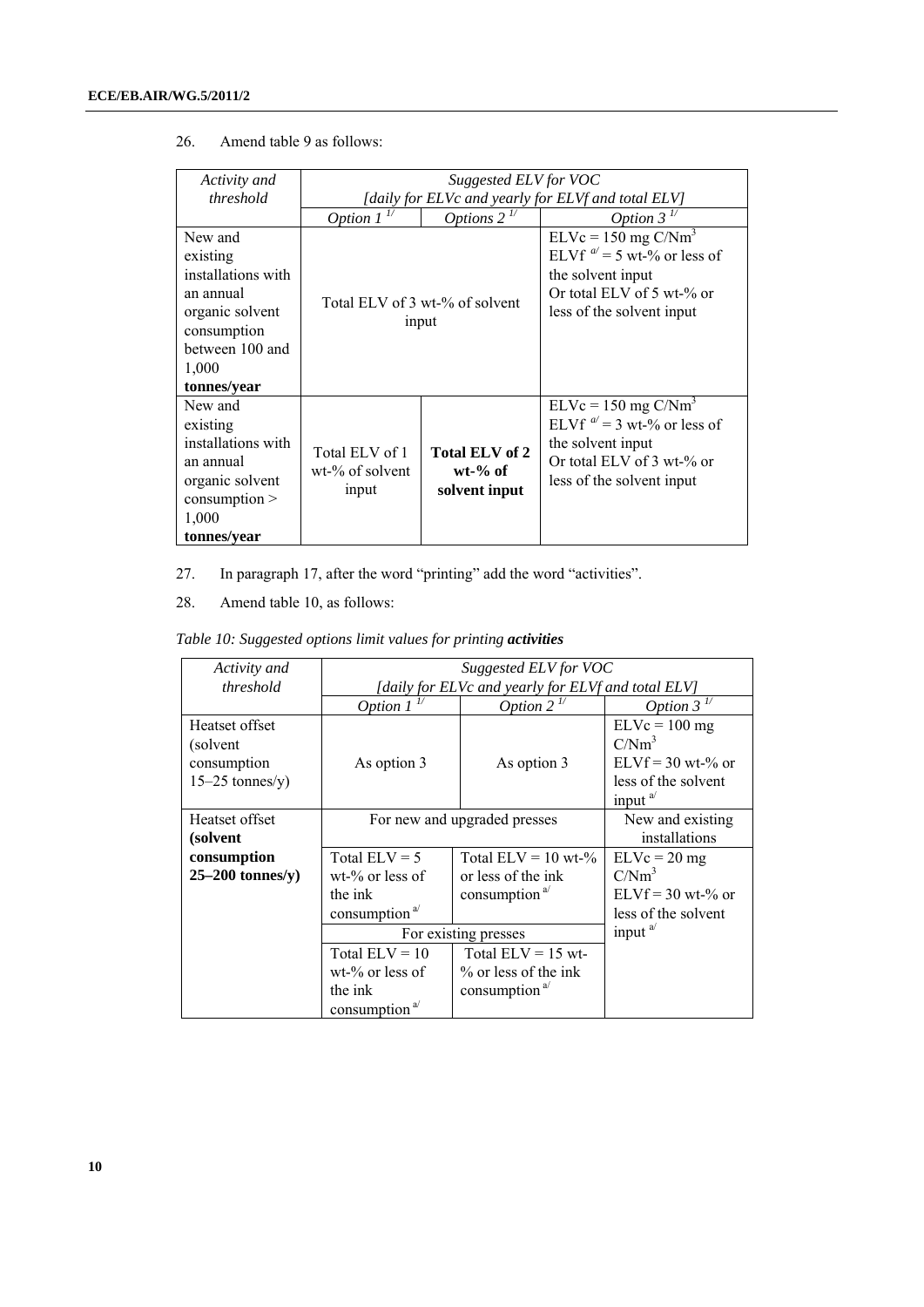| <b>Heatset offset</b><br>(solvent      |                            | For new and upgraded presses     | New and existing<br>installations |
|----------------------------------------|----------------------------|----------------------------------|-----------------------------------|
| consumption                            | Total $ELV = 5$            | $ELVc = 20 mg$                   | $ELVc = 20 mg$                    |
| 200 tonnes/y)                          | wt-% or less of            | C/Nm <sup>3</sup>                | C/Nm <sup>3</sup>                 |
|                                        | the ink                    | $ELVf = 30 wt-% or$              | $ELVf = 30 wt-% or$               |
|                                        | consumption <sup>a/</sup>  | less of the solvent              | less of the solvent               |
|                                        |                            | input a/                         | input <sup>a/</sup>               |
|                                        |                            | For existing presses             |                                   |
|                                        | Total $ELV = 10$           | Total $ELV = 15$ wt-             |                                   |
|                                        | wt-% or less of            | % or less of the ink             |                                   |
|                                        | the ink                    | consumption <sup>a/</sup>        |                                   |
|                                        | consumption <sup>a/</sup>  |                                  |                                   |
| Publication gravure                    |                            | For new installations            |                                   |
| (solvent                               | Total $ELV = 4$            | Total $ELV = 5 wt-$ %            | $ELVc = 75 mg$                    |
| consumption                            | wt-% or less of            | or less of the solvent           | C/Nm <sup>3</sup>                 |
| $25-200$ tonnes/y)                     |                            |                                  | $ELVf = 10$ wt-% or               |
|                                        | the solvent input          | input                            | less of the solvent               |
|                                        |                            |                                  |                                   |
|                                        |                            |                                  | input                             |
|                                        |                            |                                  | Or total ELV of 0.6               |
|                                        |                            |                                  | kg or less of                     |
|                                        |                            |                                  | VOC/kg of solid                   |
|                                        |                            |                                  | input                             |
|                                        |                            | For existing installations       |                                   |
|                                        | Total $ELV = 5$            | Total ELV = 7 wt- $\frac{1}{\%}$ | $ELVc = 75 mg$                    |
|                                        | wt-% or less of            | or less of the solvent           | C/Nm <sup>3</sup>                 |
|                                        | the solvent input          | input                            | $ELVf = 15$ wt-% or               |
|                                        |                            |                                  | less of the solvent               |
|                                        |                            |                                  | input                             |
|                                        |                            |                                  | Or total ELV of 0.8               |
|                                        |                            |                                  | kg or less of                     |
|                                        |                            |                                  | VOC/kg of solid                   |
|                                        |                            |                                  | input                             |
| <b>Publication</b><br>gravure (solvent |                            | For new installations            |                                   |
| consumption                            | Total $ELV = 4$            | Total $ELV = 5$ wt-%             | $ELVc = 75 mg$                    |
| 200 tonnes/y)                          | wt-% or less of            | or less of the solvent           | C/Nm <sup>3</sup>                 |
|                                        | the solvent input          | input                            | $ELVf = 10$ wt-% or               |
|                                        |                            |                                  | less of the solvent               |
|                                        |                            |                                  | input                             |
|                                        |                            |                                  | Or total ELV of 0.6               |
|                                        |                            |                                  | kg or less of                     |
|                                        |                            |                                  | VOC/kg of solid                   |
|                                        |                            |                                  | input                             |
|                                        | For existing installations |                                  |                                   |
|                                        | Total $ELV = 5$            | Total $ELV = 7$ wt-%             | $ELVc = 75 mg$                    |
|                                        | wt-% or less of            | or less of the solvent           | C/Nm <sup>3</sup>                 |
|                                        | the solvent input          | input                            | $ELVf = 15 wt-% or$               |
|                                        |                            |                                  | less of the solvent               |
|                                        |                            |                                  | input                             |
|                                        |                            |                                  | Or total ELV of 0.8               |
|                                        |                            |                                  | kg or less of                     |
|                                        |                            |                                  | VOC/kg of solid                   |
|                                        |                            |                                  | input                             |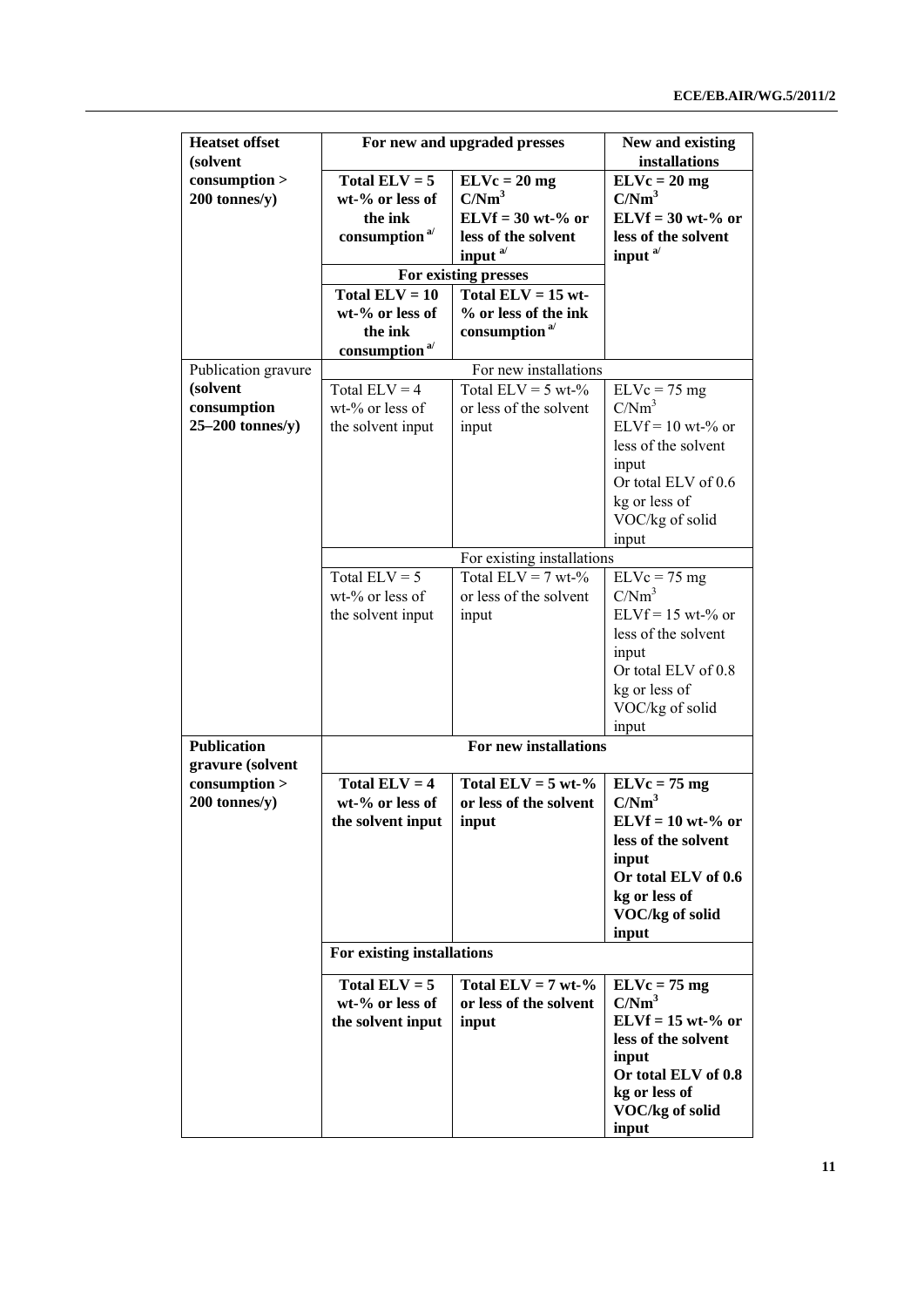| Packaging<br>rotogravure and<br>flexography<br>(solvent<br>consumption<br>$15-25$ tonnes/y)                                                                               | As option 3                                                                                                                                                                                                                                                                                                                                                                                                                                                                              | As option 3                                                                                                                                                                                                                                                                                                                                                                                                                                                  | $ELVc = 100 mg$<br>C/Nm <sup>3</sup><br>$ELVf = 25$ wt-% or<br>less of the solvent<br>input<br>Or total ELV of 1.2<br>kg or less of<br>VOC/kg of solid<br>input |
|---------------------------------------------------------------------------------------------------------------------------------------------------------------------------|------------------------------------------------------------------------------------------------------------------------------------------------------------------------------------------------------------------------------------------------------------------------------------------------------------------------------------------------------------------------------------------------------------------------------------------------------------------------------------------|--------------------------------------------------------------------------------------------------------------------------------------------------------------------------------------------------------------------------------------------------------------------------------------------------------------------------------------------------------------------------------------------------------------------------------------------------------------|-----------------------------------------------------------------------------------------------------------------------------------------------------------------|
| Packaging<br>rotogravure and<br>flexography<br>(solvent<br>consumption<br>$25-200$ tonnes/y)<br>and rotary screen<br>printing (solvent<br>consumption $> 30$<br>tonnes/y) | As option 3                                                                                                                                                                                                                                                                                                                                                                                                                                                                              | As option 3                                                                                                                                                                                                                                                                                                                                                                                                                                                  | $ELVc = 100 mg$<br>C/Nm3<br>$ELVf = 20$ wt-% or<br>less of the solvent<br>input<br>Or total ELV of 1.0<br>kg or less of<br>VOC/kg of solid<br>input             |
| Packaging<br>rotogravure and<br>flexography<br>(solvent<br>consumption<br>200 tonnes/y)                                                                                   | <i>oxidation:</i><br>Total ELV = $10\%$ of the reference<br>emission <sup>b/</sup><br>carbon adsorption:<br>Total ELV = $12.5\%$ of the reference<br>emission $b$<br>For existing mixed plants where some<br>an incinerator or solvent recovery:<br>the emission limits of $10\%$ or $12.5\%$<br>respectively.<br>For machines not connected to gas<br>free products, connection to waste gas<br>preferentially run high solvent content<br>treatment.<br>Solvent Directive <sup>b</sup> | For plants with all machines connected to<br>For plants with all machines connected to<br>existing machines may not be attached to<br>Emissions from <i>the machines connected</i> to<br>oxidisers or carbon adsorption are below<br>treatment: use of low solvent or solvent<br>treatment when there is spare capacity and<br>work on machines connected to waste gas<br>Total emissions below 25% of reference<br>emission (as defined in annex IIb of the | $ELVc = 100 mg$<br>C/Nm <sup>3</sup><br>$ELVf = 20$ wt-% or<br>less of the solvent<br>input<br>Or total $ELV = 25%$<br>of reference<br>emission <sup>b/</sup>   |

29. In table 12, delete table note  $a^{i}$  (notes  $b^{i}$  and  $c^{i}$  thus becoming notes  $a^{i}$  and  $b^{i}$ ).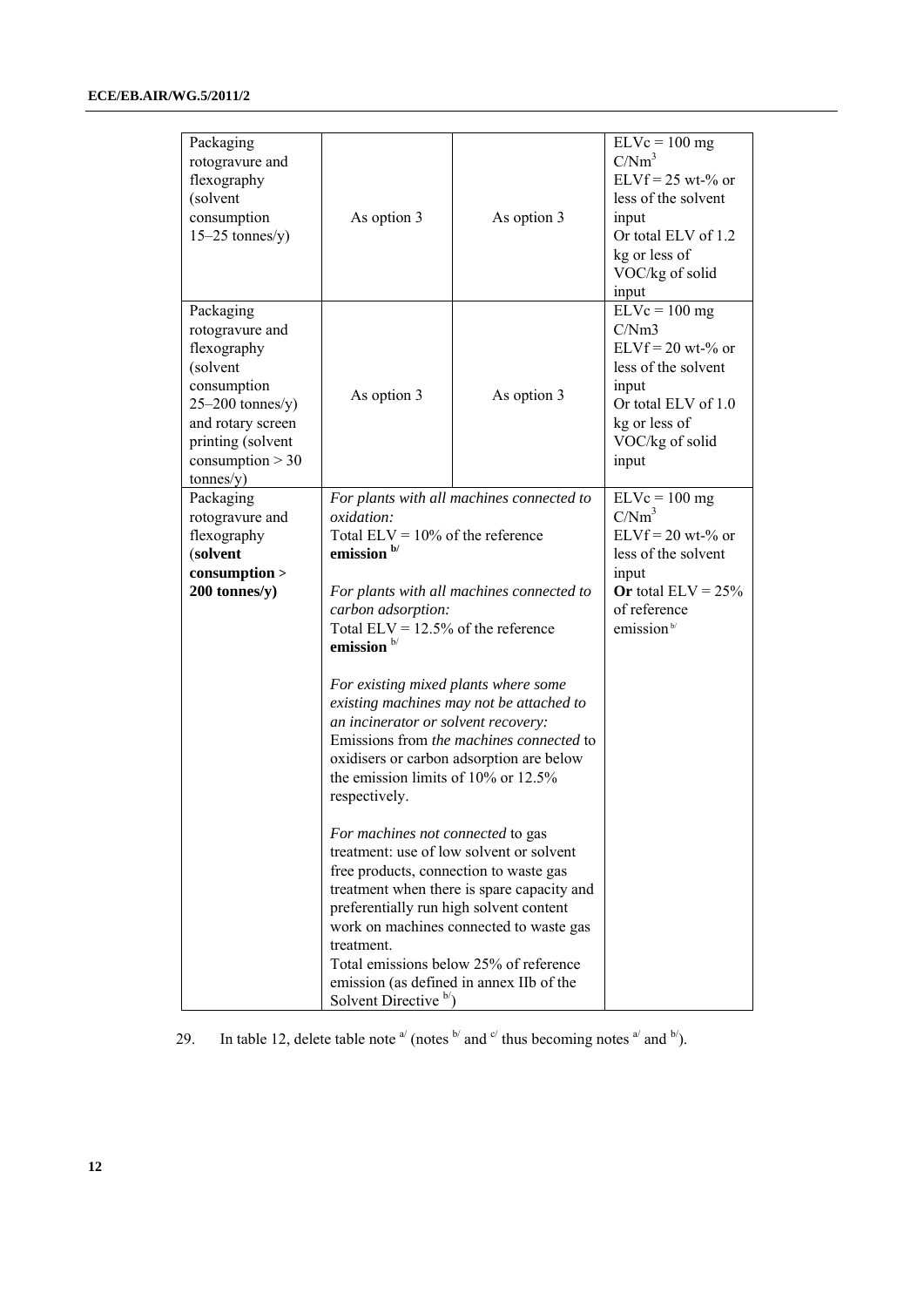### 30. Amend table 13 as follows:

| Activity and<br>threshold                                                        | <b>Threshold</b><br>value for          | Suggested ELV for VOC<br>[daily for ELVc and yearly for ELVf and total ELV] |                                            |                                                   |                                           |
|----------------------------------------------------------------------------------|----------------------------------------|-----------------------------------------------------------------------------|--------------------------------------------|---------------------------------------------------|-------------------------------------------|
|                                                                                  | solvent<br>consumptio<br>$n$ (Mg/year) | Options 1 and $2^{\frac{1}{2}}$                                             |                                            | Option $3^{\frac{1}{2}}$                          |                                           |
| New and<br>existing<br>installations:<br>surface                                 | $1 - 5$                                | $EL$ Vc =<br>$10 \text{ mg}$<br>compound<br>/Nm <sup>3</sup>                | $ELVf =$<br>$1\%$ of<br>solvent<br>input   | $ELVc = 20$<br>mg<br>compound/N<br>m <sup>3</sup> | $ELVf = 15 \%$<br>of solvent<br>input     |
| cleaning<br>using<br>substances<br>mentioned<br>in article 3<br>$\mathbf{y}$ (i) | > 5                                    | $ELVc =$<br>$10 \text{ mg}$<br>compound<br>/Nm <sup>3</sup>                 | $ELYf =$<br>$0.5\%$ of<br>solvent<br>input | $ELVc = 20$<br>mg<br>compound/N<br>m <sup>3</sup> | $ELVf = 10\%$<br>of solvent<br>input      |
| New and<br>existing<br>installations:                                            | $2 - 10$                               | As option<br>3                                                              | As option<br>3                             | $ELVc = 75$<br>mg $C/Nm3 a/1$                     | $ELVf = 20 \%$<br>$a$ of solvent<br>input |
| other<br>surface<br>cleaning                                                     | >10                                    | As option<br>3                                                              | As option                                  | $ELVc = 75$<br>mg $C/Nm^3$ <sup>a/</sup>          | $ELVf = 15 \%$<br>$a$ of solvent<br>input |

#### *Table 13: Suggested options limit values for surface cleaning*

#### 31. Amend table 15 as follows:

*Table 15: Suggested options limit values for impregnation of wooden surfaces* 

| Activity and | Suggested ELV for VOC                              |                        |                           |  |
|--------------|----------------------------------------------------|------------------------|---------------------------|--|
| threshold    | [daily for ELVc and yearly for ELVf and total ELV] |                        |                           |  |
|              | Option $1^{\frac{1}{2}}$                           | Option 2 $\frac{1}{2}$ | Option $3^{\frac{1}{2}}$  |  |
| Wood         | $ELVc = 100a mg$                                   | $ELVc = 100a mg$       | $ELVc = 100a$ mg          |  |
| preservation | $C/Nm^3$                                           | C/Nm <sup>3</sup>      | C/Nm <sup>3</sup>         |  |
| (solvent     | $ELVf = 25$ wt-% or                                | $ELVf = 35 wt-% or$    | $ELVf = 45$ wt-% or less  |  |
| consumption  | less of the solvent                                | less of the solvent    | of the solvent input      |  |
| $25 - 200$   | input                                              | <i>inpu</i>            | Or 11 kg or less of       |  |
| tonnes(y)    | Or 7 kg or less of                                 | Or 9 kg or less of     | $VOC/m^3$                 |  |
|              | $VOC/m^3$                                          | $VOC/m^3$              |                           |  |
| <b>Wood</b>  | $ELVc = 100a mg$                                   | $ELVc = 100a mg$       | $ELVc = 100a mg$          |  |
| preservation | C/Nm <sup>3</sup>                                  | C/Nm <sup>3</sup>      | C/Nm <sup>3</sup>         |  |
| (solvent)    | $ELVf = 25 wt-$ %                                  | $ELVf = 35 wt-% or$    | $ELVf = 45 wt-% or$       |  |
| consumption  | or less of the                                     | less of the solvent    | less of the solvent input |  |
| > 200        | solvent input                                      | inpu                   | Or 11 kg or less of       |  |
| tonnes(y)    | Or 7 kg or less of                                 | Or 9 kg or less of     | VOC/m <sup>3</sup>        |  |
|              | $VOC/m^3$                                          | VOC/m <sup>3</sup>     |                           |  |

32. In section C, which applies to the United States, amend paragraph 24 as follows: delete "and" at the end of paragraph 24 (s); and after 24 (t) add the following new subparagraphs  $(u)$  to  $(y)$ :

 (u) Stationary Internal Combustion Engines – Spark Ignition, 40 C.F.R. Part 60, Subpart JJJJ;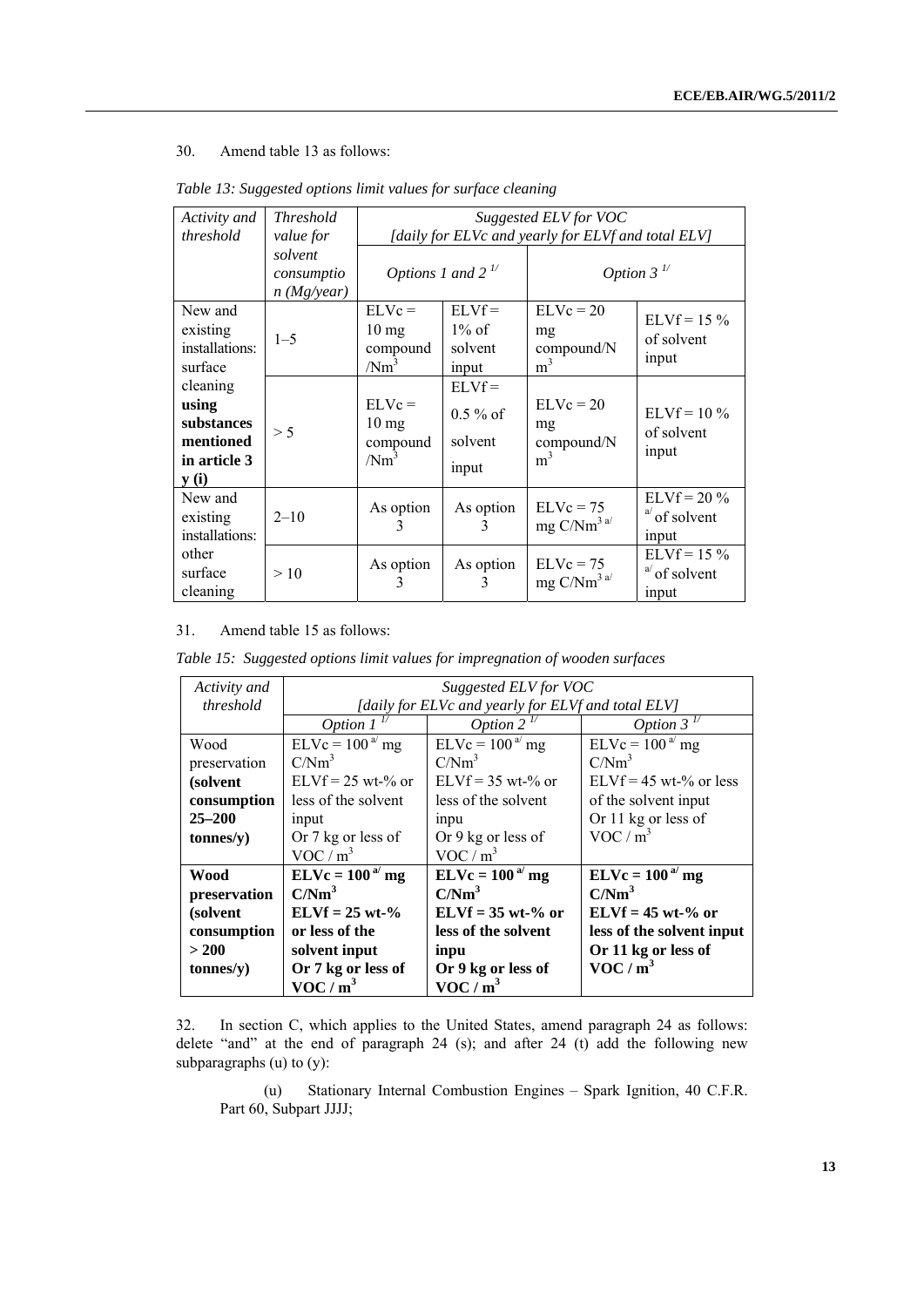- (v) Municipal Solid Waste Landfills 40 C.F.R. Part 60, Subpart WWW;
- (w) SOCMI Wastewater  $-40$  C.F.R. Part 60, Subpart YYY;
- (x) Portland cement  $-40$  C.F.R. Part 60, Subpart F; and

 (y) Stationary Internal Combustion Engines – Compression Ignition, 40 C.F.R. Part 60, Subpart IIII.

33. After paragraph 24, add two new paragraphs 25 and 26 as follows:

25. Limit values for controlling emissions of VOC from sources subject to National Volatile Organic Compound Emission Standards for Consumer and Commercial Products are specified in the following documents:

- (a) Automobile refinish coatings 40 C.F.R. Part 59, Subpart B;
- (b) Consumer products 40 C.F.R. Part 59, Subpart C;
- (c) Architectural coatings 40 C.F.R. Part 59, Subpart D;
- (d) Aerosol coatings 40 C.F.R. Part 59, Subpart E; and

 (e) New and in-use portable fuel containers – 40 C.F.R. Part 59, Subpart F.

26. Limit values for controlling emissions of VOC from new and existing sources subject to National Emission Standards for Hazardous Air Pollutants (HAPs) are specified in the following documents:

 (a) Organic HAPs from the Synthetic Organic Chemical Manufacturing Industry – 40 C.F.R. Part 63, Subpart F;

 (b) Organic HAPs from the Synthetic Organic Chemical Manufacturing Industry: Process Vents, Storage Vessels, Transfer Operations, and Wastewater – 40 C.F.R. Part 63, Subpart G;

- (c) Organic HAPs: Equipment Leaks 40 C.F.R. Part 63, Subpart H;
- (d) Coke oven batteries 40 C.F.R. Part 63, Subpart L;
- (e) Commercial ethylene oxide sterilizers 40 C.F.R. Part 63, Subpart O;

 (f) Bulk gasoline terminals and pipeline breakout stations – 40 C.F.R. Part 63, Subpart R;

- (g) Halogenated solvent degreasers 40 C.F.R. Part 63, Subpart T;
- (h) Polymers and resins  $(Group I) 40$  C.F.R. Part 63, Subpart U;
- (i) Polymers and resins (Group II) 40 C.F.R. Part 63, Subpart W;
- (j) Secondary lead smelters  $-40$  C.F.R. Part 63, Subpart X;
- (k) Marine tank vessel loading 40 C.F.R. Part 63, Subpart Y;
- (l) Petroleum refineries 40 C.F.R. Part 63, Subpart CC;

 (m) Offsite waste and recovery operations – 40 C.F.R. Part 63, Subpart DD;

- (n) Magnetic tape manufacturing 40 C.F.R. Part 63, Subpart EE;
- (o) Aerospace manufacturing 40 C.F.R. Part 63, Subpart GG;
- (p) Oil and natural gas production 40 C.F.R. Part 63, Subpart HH;
- (q) Ship building and ship repair 40 C.F.R. Part 63, Subpart II;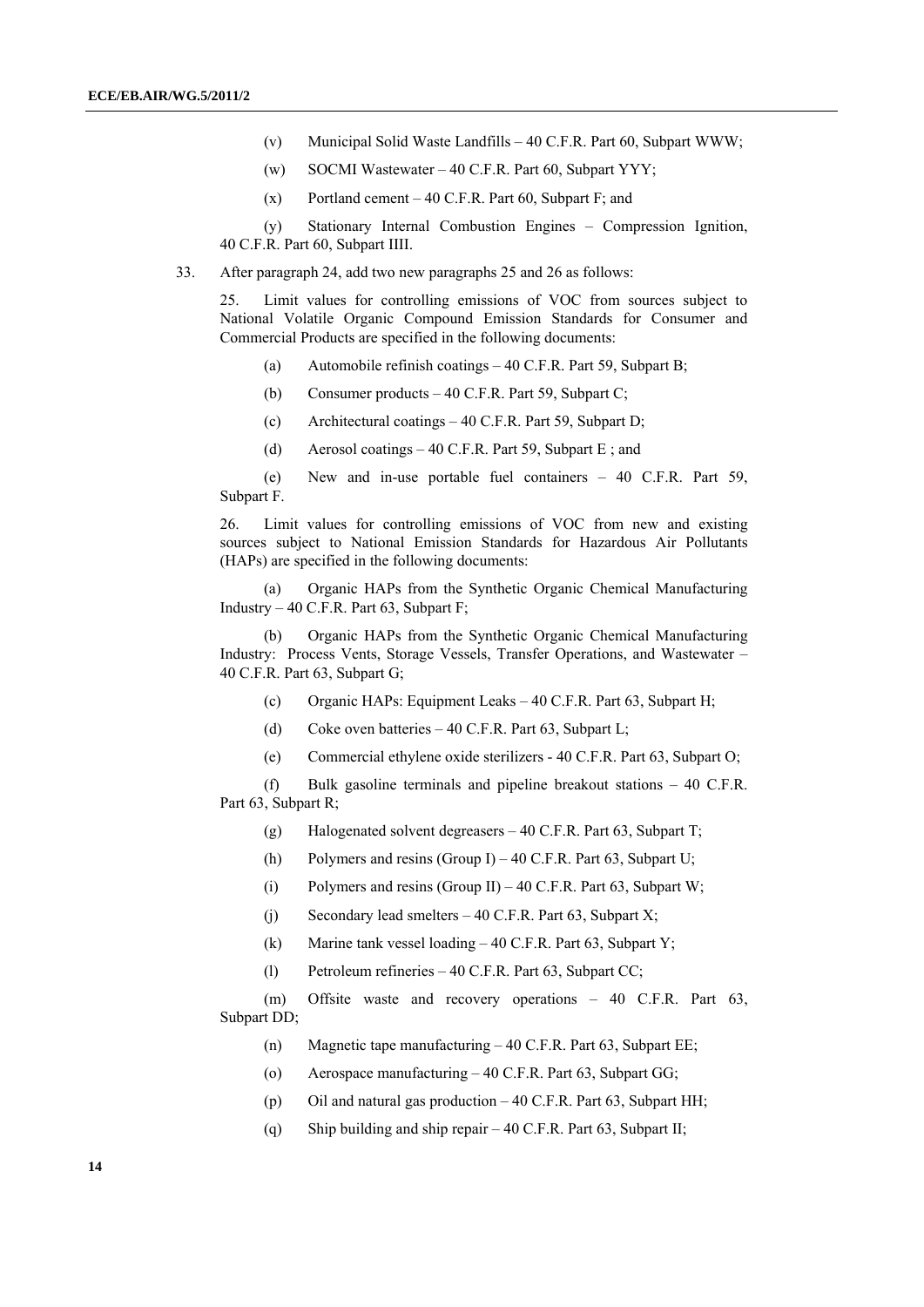(r) Wood furniture – 40 C.F.R. Part 63, Subpart JJ;

(s) Printing and publishing  $-40$  C.F.R. Part 63, Subpart KK;

- (t) Pulp and paper II (combustion) C.F.R. Part 63, Subpart MM;
- (u) Storage tanks 40 C.F.R. Part 63, Subpart OO;
- (v) Containers 40 C.F.R. Part 63, Subpart PP:
- (w) Surface impoundments  $-40$  C.F.R. Part 63, Subpart OO;
- (x) Individual drain systems  $-40$  C.F.R. Part 63, Subpart RR;
- (y) Closed vent systems  $-40$  C.F.R. Part 63, Subpart SS;
- (z) Equipment leaks: control level  $1 40$  C.F.R. Part 63, Subpart TT;
- (aa) Equipment leaks: control level 2 40 C.F.R. Part 63, Subpart UU;

(bb) Oil-Water Separators and Organic-Water Separators – 40 C.F.R. Part 63, Subpart VV;

 (cc) Storage Vessels (Tanks): Control Level 2 – 40 C.F.R. Part 63, Subpart WW;

 (dd) Ethylene Manufacturing Process Units – 40 C.F.R. Part 63, Subpart XX;

(ee) Generic Maximum Achievable Control Technology Standards for several categories – 40 C.F.R. Part 63, Subpart YY;

(ff) Mineral wool manufacturing – 40 C.F.R. Part 63, Subpart DDD;

- (gg) Hazardous waste combustors 40 C.F.R. Part 63, Subpart EEE;
- (hh) Pharmaceutical manufacturing 40 C.F.R. Part 63, Subpart GGG;

 (ii) Natural Gas Transmission and Storage – 40 C.F.R. Part 63, Subpart HHH;

 (jj) Flexible Polyurethane Foam Production – 40 C.F.R. Part 63, Subpart III;

(kk) Polymers and Resins: group IV – 40 C.F.R. Part 63, Subpart JJJ;

(ll) Portland cement manufacturing – 40 C.F.R. Part 63, Subpart LLL;

 (mm) Pesticide active ingredient production – 40 C.F.R. Part 63, Subpart MMM ;

- (nn) Wool fiberglass manufacturing 40 C.F.R. Part 63, Subpart NNN;
- (oo) Polymers and resins: group III 40 C.F.R. Part 63, Subpart OOO;
- (pp) Polyether polyols 40 C.F.R. Part 63, Subpart PPP;
- (qq) Secondary aluminum production 40 C.F.R. Part 63, Subpart RRR;
- (rr) Petroleum refineries 40 C.F.R. Part 63, Subpart UUU;
- (ss) Publicly owned treatment works 40 C.F.R. Part 63, Subpart VVV;
- (tt) Nutritional Yeast Manufacturing 40 C.F.R. Part 63, Subpart CCCC;

 (uu) Plywood and composite wood products – 40 C.F.R. Part 63, Subpart DDDD;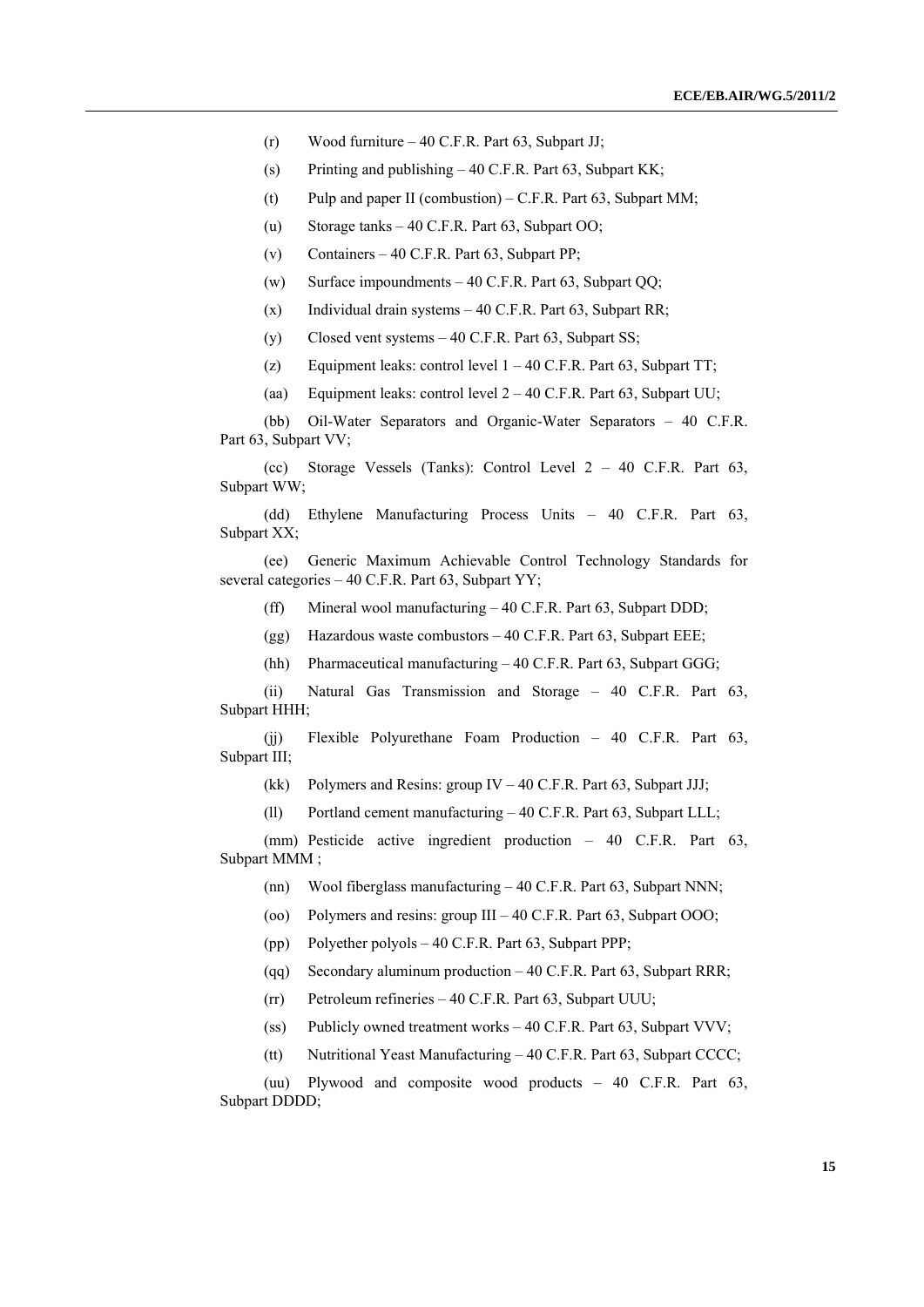(vv) Organic liquids distribution (non-gasoline) – 40 C.F.R. Part 63, Subpart EEEE ;

(ww) Miscellaneous organic chemical manufacturing – 40 C.F.R. Part 63, Subpart FFFF;

(xx) Solvent Extraction for Vegetable Oil Production 40 C.F.R. Part 63, Subpart GGGG;

 (yy) Wet Formed Fiberglass Mat Production - 40 C.F.R. Part 63, Subpart HHHH;

(zz) Auto and Light Duty Truck Coatings – 40 C.F.R. Part 63, Subpart IIII;

(aaa) Paper and Other Web Coating – 40 C.F.R. Part 63, Subpart JJJJ;

(bbb) Surface Coatings for Metal Cans – 40 C.F.R. Part 63, Subpart KKKK;

(ccc) Miscellaneous Metal Parts and Products Coatings – 40 C.F.R. Part 63, Subpart MMMM;

 (ddd) Surface Coatings for Large Appliances – 40 C.F.R. Part 63, Subpart NNNN;

 (eee) Printing, Coating and Dyeing of Fabric – 40 C.F.R. Part 63, Subpart OOOO;

(fff) Surface Coating of Plastic Parts and Products – 40 C.F.R. Part 63, Subpart PPPP;

(ggg) Surface Coating of Wood Building Products – 40 C.F.R. Part 63, Subpart QQQQ;

(hhh) Metal Furniture Surface Coating – 40 C.F.R. Part 63, Subpart RRRR;

(iii) Surface coating for metal coil – 40 C.F.R. Part 63, Subpart SSSS;

(jjj) Leather finishing operations – 40 C.F.R. Part 63, Subpart TTTT;

 (kkk) Cellulose products manufacturing – 40 C.F.R. Part 63, Subpart UUUU;

(lll) Boat manufacturing – 40 C.F.R. Part 63, Subpart VVVV;

(mmm) Reinforced Plastics and Composites Production – 40 C.F.R. Part 63, Subpart WWWW;

(nnn) Rubber tire manufacturing – 40 C.F.R. Part 63, Subpart XXXX;

(ooo) Stationary Combustion Engines – 40 C.F.R. Part 63, Subpart YYYY;

(ppp) Stationary Reciprocating Internal Combustion Engines: Compression Ignition – 40 C.F.R. Part 63, Subpart ZZZZ;

(qqq) Semiconductor manufacturing – 40 C.F.R. Part 63, Subpart BBBBB;

(rrr) Iron and steel foundries – 40 C.F.R. Part 63, Subpart EEEEE;

 (sss) Integrated iron and steel manufacturing – 40 C.F.R. Part 63, Subpart FFFFF;

(ttt) Asphalt Processing and Roofing Manufacturing – 40 C.F.R. Part 63, Subpart LLLLL;

(uuu) Flexible Polyurethane Foam Fabrication – 40 C.F.R. Part 63, Subpart MMMMM;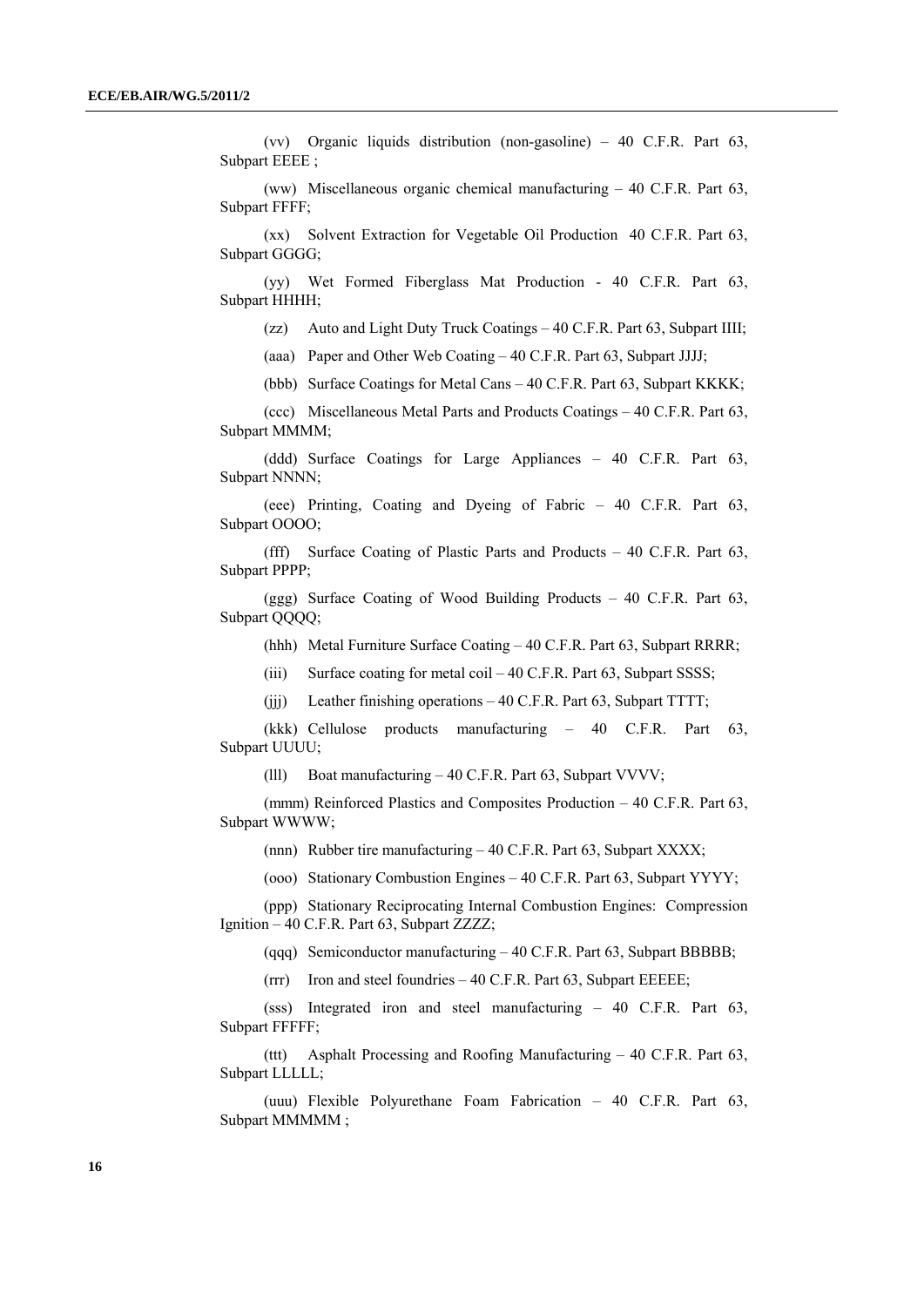(vvv) Engine test cells/stands – 40 C.F.R. Part 63, Subpart PPPPP;

 (www) Friction products manufacturing – 40 C.F.R. Part 63, Subpart QQQQQ;

 (xxx) Refractory products manufacturing – 40 C.F.R. Part 63, Subpart SSSSS:

 (yyy) Hospital ethylene oxide sterilizers – 40 C.F.R. Part 63, Subpart WWWWW;

 (zzz) Gasoline Distribution Bulk Terminals, Bulk Plants, and Pipeline Facilities – 40 C.F.R. Part 63, Subpart BBBBBB;

 (aaaa) Gasoline Dispensing Facilities – 40 C.F.R. Part 63, Subpart CCCCCC;

 (bbbb) Paint Stripping and Miscellaneous Surface Coating Operations at Area Sources – 40 C.F.R. Part 63, Subpart HHHHHH;

 (cccc) Acrylic Fibers/Modacrylic Fibers Production (Area Sources) – 40 C.F.R. Part 63, Subpart LLLLLL;

 (dddd) Carbon Black Production (Area Sources) - 40 C.F.R. Part 63, Subpart MMMMM;

 (eeee) Chemical Manufacturing Area Sources: Chromium Compounds – 40 C.F.R. Part 63, Subpart NNNNNN;

 (ffff) Chemical Manufacturing for Area Sources – 40 C.F.R. Part 63, Subpart VVVVVV;

 (gggg) Asphalt Processing and Roofing Manufacturing (Area Sources) – 40 C.F.R. Part 63, Subpart AAAAAAA; and

 (hhhh) Paints and Allied Products Manufacturing (Area Sources) – 40 C.F.R. Part 63, Subpart CCCCCCC.

## **V. Amendment proposals to draft technical annex on dust emissions from stationary sources**

34. Following are the amendment proposals to the draft technical annex on limit values for emissions of dust from stationary sources, as set out in document ECE/EB.AIR/WG.5/2009/21.

35. Delete paragraph 15 and table 12 on wood processing.

36. Renumber paragraph 16 as paragraph 15 and table 13 as table 12. Amend the new table 12 as follows: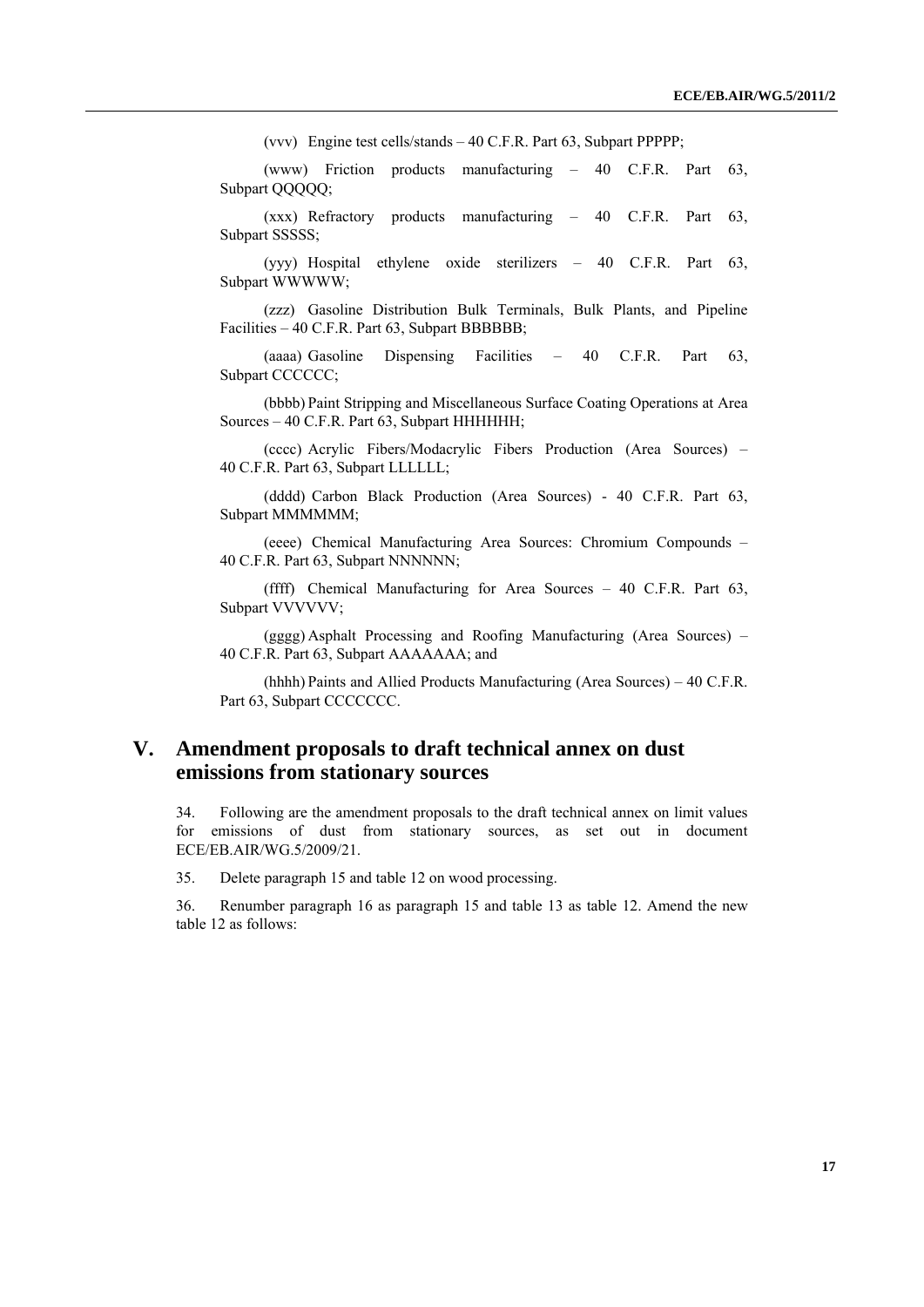|                                     | Suggested ELV for dust [mg/Nm <sup>3</sup> ] |                  |    |  |
|-------------------------------------|----------------------------------------------|------------------|----|--|
|                                     | Option $1^{1/2}$                             | Option $3^{1/2}$ |    |  |
| Sulphate process, total<br>emission | $\overline{12}$                              |                  | 50 |  |
| Chloride process, total<br>emission | 20                                           | 35               |    |  |

*Table 12. Suggested options for limit values for dust emissions released from titanium dioxide production* 

<span id="page-17-0"></span>37. Add a new paragraph 16 and tables 13 through 15, as follows:

16. Small combustion installations with a rated thermal input < 50 MWth:

#### **1. Small combustion installations with a rated thermal input < [300] [500] kW:**

 (a) Emissions from new residential combustion stoves and boilers with a rated thermal input  $\leq$  [300] [500] kWth can be reduced by the application of:

 (i) Product standards as described in CEN standards (e.g., EN 303–5) and equivalent product standards in the United States and Canada. Countries applying such product standards may define additional national requirements. Table 13 is recommending options for additional ELVs for dust for wood combustion appliances;

 (ii) Ecolabels specifying performance criteria that are typically stricter than the minimum efficiency requirements of the EN product standards or national regulations.

*Table 13: Suggested options for limit values for dust emissions released from new small wood combustion installations with a rated thermal input < [300] [500] kWth to be used with product standards.*  $(O_2 \text{ reference content: } 13\%)$ .

| Dust concentration $(mg/Nm3)$                | Option 1 | Option 2 | Option 3 |
|----------------------------------------------|----------|----------|----------|
| Open / closed fireplaces                     | 40       | 75       | 110      |
| Wood stoves                                  | 40       | 75       | 110      |
| Log wood boilers<br>(with heat storage tank) | 20       | 40       | 110      |
| Pellet stoves and boilers                    | 20       | 40       | 110      |
| Automatic combustion plants                  | 20       | 50       | 110      |

 (b) Emissions from existing residential combustion stoves and boilers can be reduced by the following primary measures:<sup>[4](#page-17-0)</sup>

- (i) By public information and awareness-raising programmes regarding:
	- a. The proper operation of stoves and boilers;
	- b. The use of untreated wood only;

<sup>4</sup> Paragraph 16.A.2 (a)–(c) has a recommendatory character and might be deferred to the Guidance Document.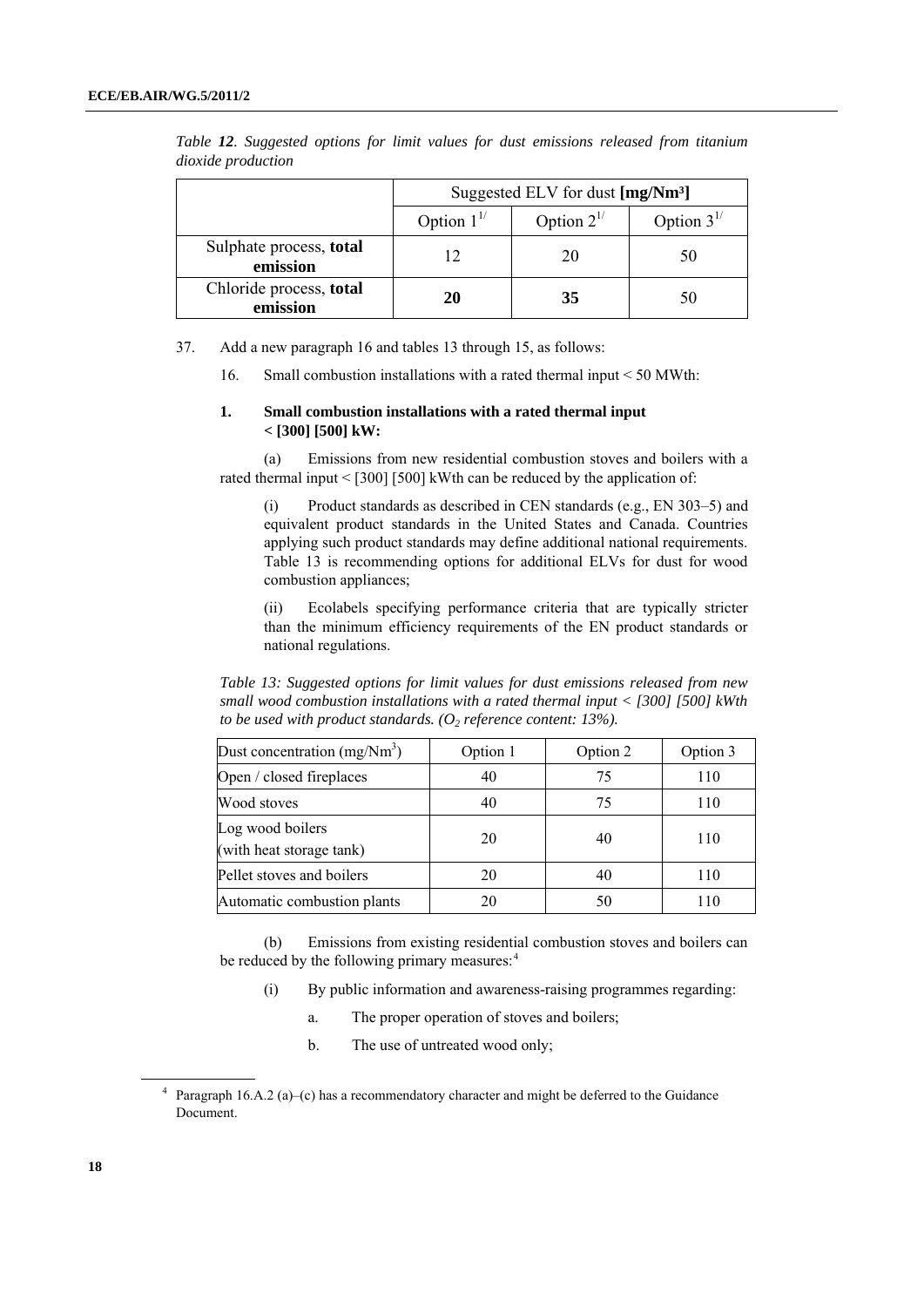c. The correct seasoning of wood for moisture content;

 (ii) By establishing a programme to promote the replacement of the oldest existing boilers and stoves by modern appliances; or

(iii) By establishing an obligation to exchange or retrofit old appliances.

#### **2. Combustion installations with a rated thermal input [50] [70] [100] kWth–1 MWth**

*Table 14: Suggested options for limit values for dust emissions released from boilers [and process heaters] with a rated thermal input of [50] [70] [100] kWth–1 MWth. (O2 reference content: wood, other solid biomass and peat: 13%; Coal, lignite and other fossil solid fuels: 6%)* 

| Dust concentration $(mg/NmP3)$ |                        | Option 1<br>Option 2 |     | Option 3 |
|--------------------------------|------------------------|----------------------|-----|----------|
| Solid fuels                    | New installations      | 30                   | 50  | 150      |
| $[50][70][100] - 500$<br>kWth  | Existing installations | 100                  | 150 | 150      |
| Solid fuels                    | New installations      | 20                   | 50  | 150      |
| 500 kWth-1 MWth                | Existing installations | 30                   | 150 | 150      |

#### **3. Combustion installations with a rated thermal input > 1–50 MWth**

*Table 15: Suggested options for limit values for dust emissions released from boilers*  [and process heaters] with a rated thermal input of 1 MWth–50 MWth (O<sub>2</sub> reference *content: Wood, other solid biomass and peat: 11%; Coal, lignite and other fossil solid fuels: 6%; Liquid fuels, including liquid biofuels: 3%)* 

| Dust concentration $(mg/Nm3)$ |                               | Option 2<br>Option 1 |    | Option 3 |
|-------------------------------|-------------------------------|----------------------|----|----------|
| Solid fuels                   | New installations             | 10                   | 20 | 150      |
| $>1-5$ MWth                   | <b>Existing installations</b> | 20                   | 50 | 150      |
| Solid fuels                   | New installations             | 10                   | 20 | 50       |
| $> 5 - 50$ MW                 | <b>Existing installations</b> | 20                   | 30 | 50       |
| Liquid fuels                  | New installations             | 10                   | 20 | 150      |
| $>1 - 5$ MW                   | <b>Existing installations</b> | 20                   | 50 | 150      |
| Liquid fuels                  | New installations             | 10                   | 20 | 50       |
| $> 5 - 50$ MW                 | Existing installations        | 20                   | 30 | 50       |

38. Add a section that applies to the United States, including the following two paragraphs:

[x]. Limit values for controlling emissions of PM from new stationary sources in the following stationary source categories are specified in the following documents:

(a) Steel Plants: Electric Arc Furnaces – 40 C.F.R. Part 60, Subpart AA and Subpart AAa ;

(b) Small Municipal Waste Combustors – 40 C.F.R. Part 60, Subpart AAAA;

- (c) Kraft Pulp Mills 40 C.F.R. Part 60, Subpart BB;
- (d) Glass Manufacturing 40 C.F.R. Part 60, Subpart CC;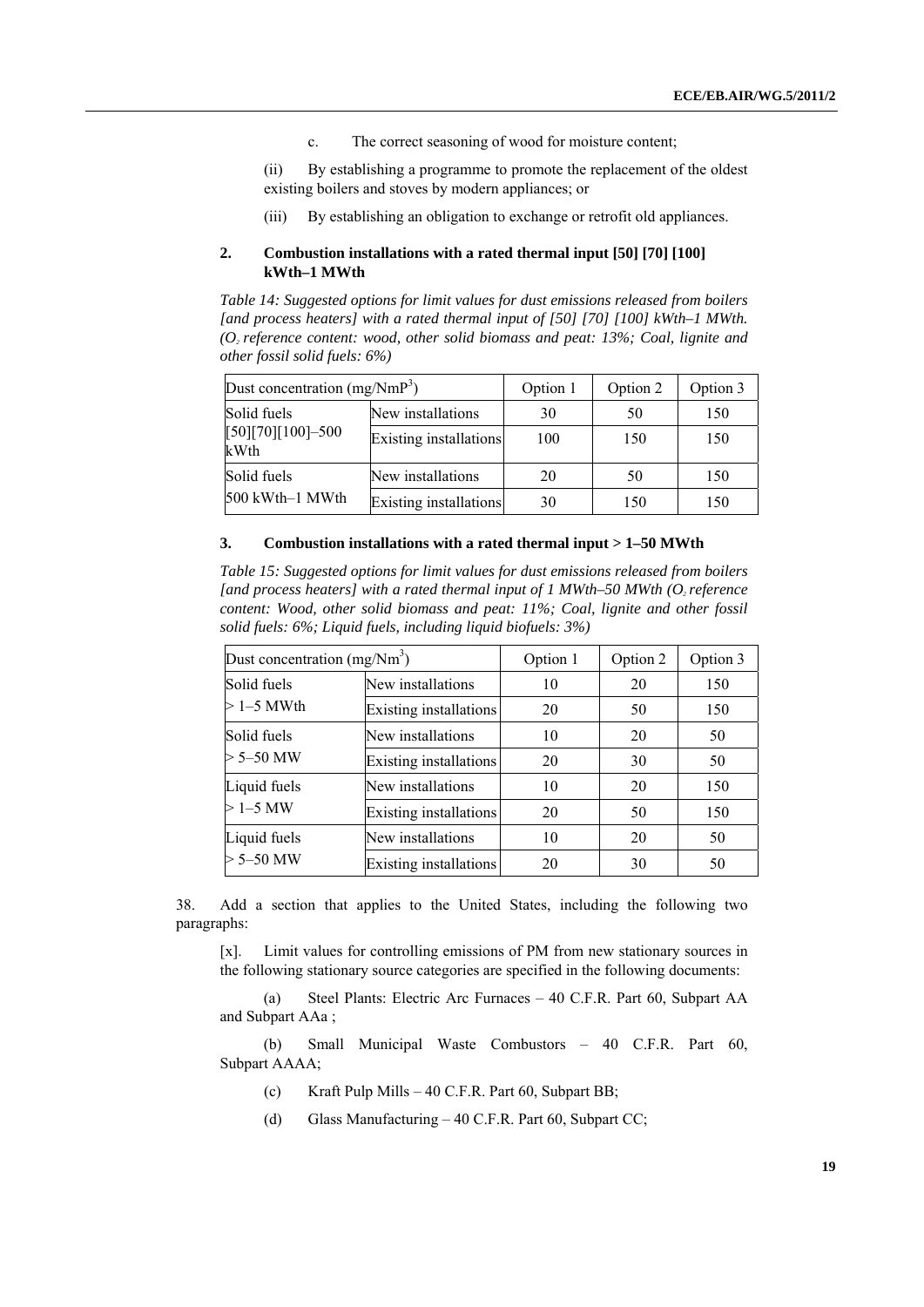(e) Electric Utility Steam Generating Units – 40 C.F.R. Part 60, Subpart D, and Subpart Da;

 (f) Industrial-Commercial-Institutional Steam Generating Units – 40 C.F.R. Part 60, Subpart Db, and Subpart Dc;

(g) Grain Elevators – 40 C.F.R. Part 60, Subpart DD;

 (h) Municipal Waste Incinerators – 40 C.F.R. Part 60, Subpart E, Subpart Ea, and Subpart Eb;

(i) Hospital/Medical/Infectious Waste Incinerators  $-40$  C.F.R. Part 60, Subpart Ec;

(j) Portland Cement – 40 C.F.R. Part 60, Subpart F;

(k) Lime Manufacturing – 40 C.F.R. Part 60, Subpart HH;

(l) Hot Mix Asphalt Facilities – 40 C.F.R. Part 60, Subpart I;

 (m) Stationary Internal Combustion Engines: Compression Ignition – 40 C.F.R. Part 60, Subpart IIII;

(n) Petroleum Refineries – 40 C.F.R. Part 60, Subpart J and Subpart Ja;

(o) Secondary Lead Smelters – 40 C.F.R. Part 60, Subpart L;

(p) Metallic Minerals Processing – 40 C.F.R. Part 60, Subpart LL;

(q) Secondary Brass and Bronze – 40 C.F.R. Part 60, Subpart M;

(r) Basic Oxygen Process Furnaces – 40 C.F.R. Part 60, Subpart N;

(s) Basic Process Steelmaking Facilities – 40 C.F.R. Part 60, Subpart Na;

(t) Phosphate Rock Processing – 40 C.F.R. Part 60, Subpart NN;

(u) Sewage Treatment Plant Incineration – 40 C.F.R. Part 60, Subpart O;

 (v) Nonmetallic Minerals Processing Plants – 40 C.F.R. Part 60, Subpart OOO;

(w) Primary Copper Smelters  $-40$  C.F.R. Part 60, Subpart P;

(x) Ammonium Sulfate Manufacturing – 40 C.F.R. Part 60, Subpart PP;

(y) Wool Fiberglass Insulation – 40 C.F.R. Part 60, Subpart PPP;

(z) Primary Zinc Smelters – 40 C.F.R. Part 60, Subpart Q;

(aa) Primary Lead Smelters – 40 C.F.R. Part 60, Subpart R;

 (bb) Asphalt Processing and Asphalt Roofing Manufacturing – 40 C.F.R. Part 60, Subpart UU;

 (cc) Calciners and Dryers in Mineral Industries – 40 C.F.R. Part 60, Subpart UUU;

(dd) Coal Preparation Plants – 40 C.F.R. Part 60, Subpart Y;

(ee) Ferroalloy Production Facilities – 40 C.F.R. Part 60, Subpart Z.

[x.] Limit values for controlling emissions of PM from new and existing sources subject to National Emission Standards for Hazardous Air Pollutants (HAPs):

- (a) Coke oven batteries 40 C.F.R. Part 63, Subpart L;
- (b) Secondary lead smelters 40 C.F.R. Part 63, Subpart X;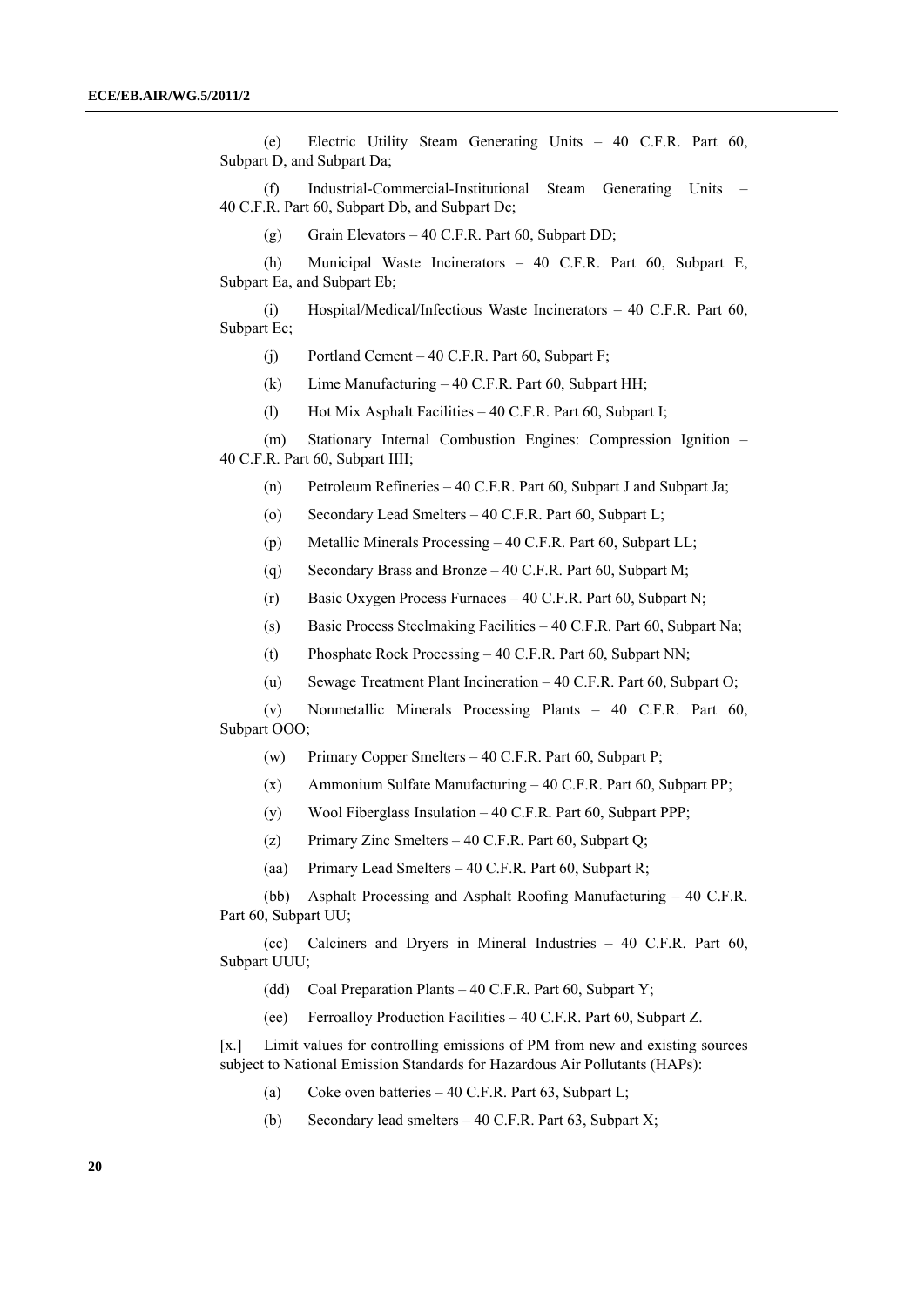(c) Phosphoric Acid Manufacturing Plants – 40 C.F.R. Part 63, Subpart AA;

(d) Phosphate Fertilizers Production Plants – C.F.R. Part 63, Subpart BB

(e) Magnetic Tape Manufacturing – 40 C.F.R. Part 63, Subpart EE;

(f) Pulp and paper II (combustion) – C.F.R. Part 63, Subpart MM;

(g) Mineral wool manufacturing – C.F.R. Part 63, Subpart DDD;

(h) Hazardous waste combustors – C.F.R. Part 63, Subpart EEE;

(i) Portland cement manufacturing – C.F.R. Part 63, Subpart LLL;

(j) Wool fiberglass manufacturing – 40 C.F.R. Part 63, Subpart NNN;

(k) Primary copper – 40 C.F.R. Part 63, Subpart QQQ;

(l) Secondary aluminum – 40 C.F.R. Part 63, Subpart RRR;

(m) Primary lead smelting – 40 C.F.R. Part 63, Subpart TTT;

(n) Petroleum refineries – 40 C.F.R. Part 63, Subpart UUU;

(o) Ferroalloys production – 40 C.F.R. Part 63, Subpart XXX;

(p) Lime manufacturing – 40 C.F.R. Part 63, Subpart AAAAAA;

 (q) Coke Ovens: Pushing, Quenching, and Battery Stacks – 40 C.F.R. Part 63, Subpart CCCCC;

(r) Iron and steel foundries – 40 C.F.R. Part 63, Subpart EEEEE;

 (s) Integrated iron and steel manufacturing – 40 C.F.R. Part 63, Subpart FFFFF;

(t) Site remediation  $-40$  C.F.R. Part 63, Subpart GGGGG;

 (u) Miscellaneous coating manufacturing – 40 C.F.R. Part 63, Subpart HHHHH;

 (v) Asphalt Processing and Roofing Manufacturing – 40 C.F.R. Part 63, Subpart LLLLL;

(w) Taconite Iron Ore Processing – 40 C.F.R. Part 63, Subpart RRRRR;

 (x) Refractory products manufacturing – 40 C.F.R. Part 63, Subpart SSSSS;

(y) Primary magnesium refining – 40 C.F.R. Part 63, Subpart TTTTT;

 (z) Electric Arc Furnace Steelmaking Facilities – 40 C.F.R. Part 63, Subpart YYYYY;

(aa) Iron and steel foundries – 40 C.F.R. Part 63, Subpart ZZZZZ;

 (bb) Primary Copper Smelting Area Sources – 40 C.F.R. Part 63, Subpart EEEEEE;

 (cc) Secondary Copper Smelting Area Sources – 40 C.F.R. Part 63, Subpart FFFFFF;

 (dd) Primary Nonferrous Metals Area Sources: Zinc, Cadmium, and Beryllium – 40 C.F.R. Part 63, Subpart GGGGGG;

 (ee) Lead Acid Battery Manufacturing (Area sources) – 40 C.F.R. Part 63, Subpart PPPPPP;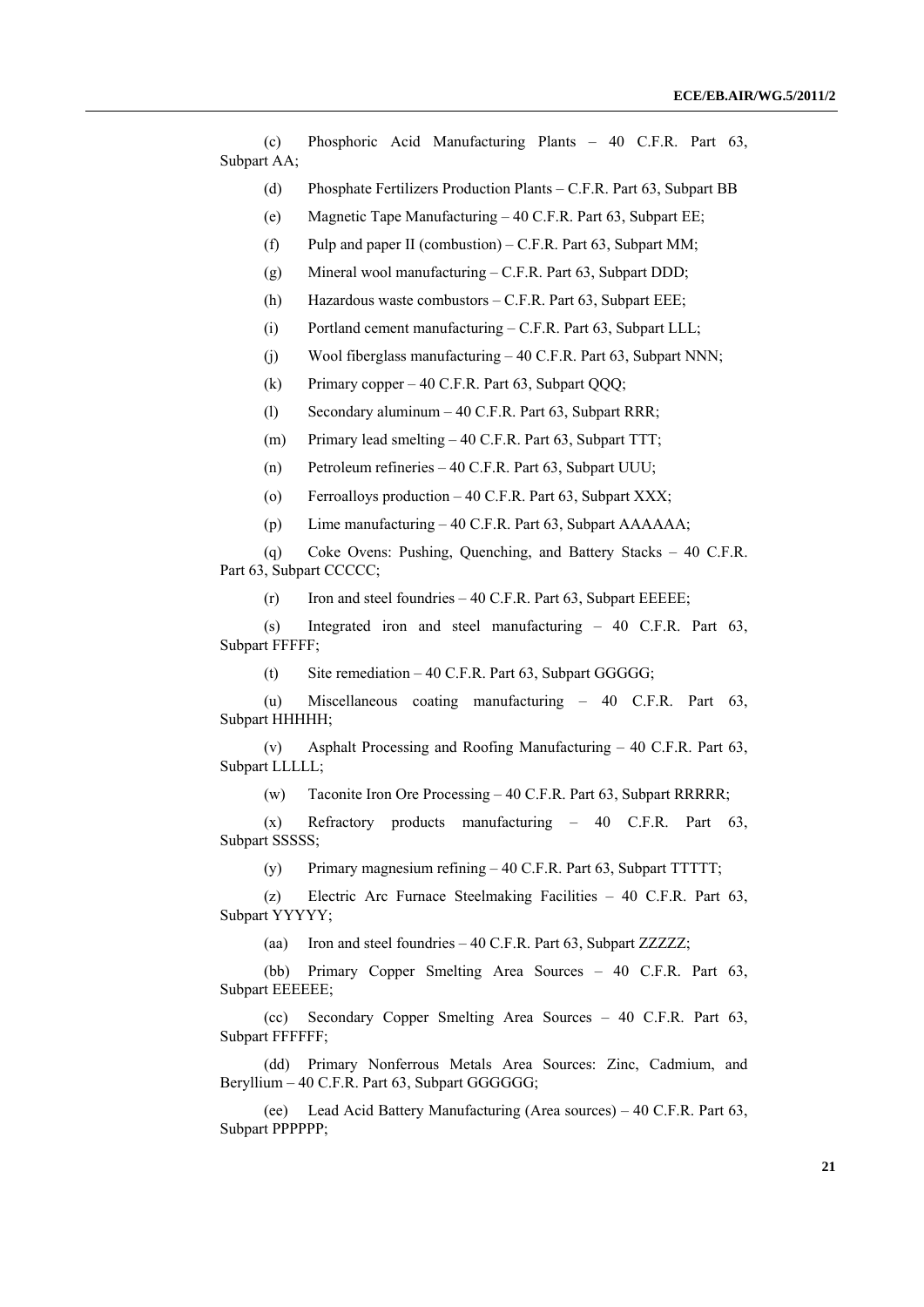(ff) Glass manufacturing (area sources) – 40 C.F.R. Part 63, Subpart SSSSSS;

 (gg) Secondary Nonferrous Metal Smelter (Area Sources) – 40 C.F.R. Part 63, Subpart TTTTTT;

 (hh) Plating and Polishing Operations (Area sources) – 40 C.F.R. Part 63, Subpart WWWWWW;

 (ii) Area Source Standards for Nine Metal Fabrication and Finishing Source Categories – 40 C.F.R. Part 63, Subpart XXXXXX;

 (jj) Ferroalloys Production (Area Sources) – 40 C.F.R. Part 63, Subpart YYYYYY;

 (kk) Aluminum, Copper, and Nonferrous Foundries (Area Sources) – 40 C.F.R. Part 63, Subpart ZZZZZZ;

 (ll) Asphalt Processing and Roofing Manufacturing (Area Sources) – 40 C.F.R. Part 63, Subpart AAAAAAA;

 (mm) Paints and Allied Products Manufacturing (Area Sources) – 40 C.F.R. Part 63, Subpart CCCCCCC;

 (nn) Prepared animal feeds manufacturing (Area Sources) – 40 C.F.R. Part 63, Subpart DDDDDDD.

## **VI. Amendment proposals to draft technical annex on limit values for solvent content of products**

39. Following are the amendment proposals to the draft technical annex on limit values for solvent content of products, as contained in document ECE/EB.AIR/WG.5/2009/22.

40. Amend table 1 as follows:

| <b>Product Subcategory</b>                   | Type                           | Phase I $(g/l)^*$ | Phase II $(g/l)^*$ |
|----------------------------------------------|--------------------------------|-------------------|--------------------|
| Interior matt wall and ceilings              | Water-borne<br>coatings (WB)   | 75                | 30                 |
| $(Gloss \leq 25 \textcircled{a} 60^{\circ})$ | Solvent-borne<br>coatings (SB) | 400               | 30                 |
| Interior glossy walls and ceilings           | WB                             | 150               | 100                |
| (Gloss > 25@60°)                             | SB.                            | 400               | 100                |
| Exterior walls of mineral                    | WB                             | 75                | 40                 |
| substrate                                    | SB.                            | 450               | 430                |
| Interior/exterior trim and cladding          | WВ                             | 150               | 130                |
| paints for wood and metal                    | SВ                             | 400               | 300                |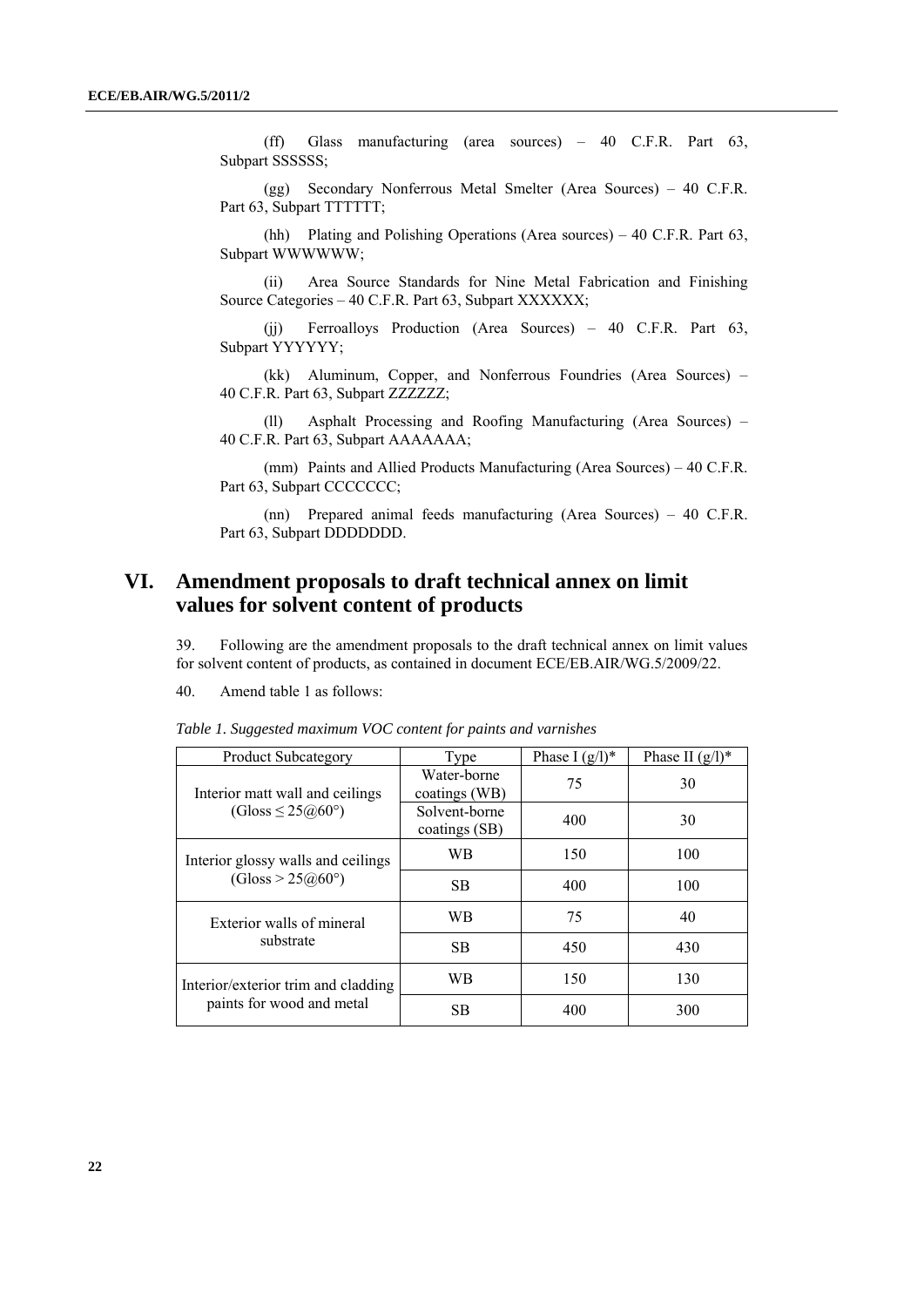| WB.       | 150 | 130 |
|-----------|-----|-----|
| SB.       | 500 | 400 |
| WB        | 150 | 130 |
| <b>SB</b> | 700 | 700 |
| WВ        | 50  | 30  |
| <b>SB</b> | 450 | 350 |
| WВ        | 50  | 30  |
| <b>SB</b> | 750 | 750 |
| WВ        | 140 | 140 |
| SB.       | 600 | 500 |
| WВ        | 140 | 140 |
| SB.       | 550 | 500 |
| WВ        | 150 | 100 |
| <b>SB</b> | 400 | 100 |
|           |     |     |

41. Add a section that applies to the United States, and includes the following paragraph:

[x]. Limit values for controlling emissions of VOC from sources subject to National Volatile Organic Compound Emission Standards for Consumer and Commercial Products are specified in the following documents:

- (a) Automobile refinish coatings 40 C.F.R. Part 59, Subpart B;
- (b) Consumer products 40 C.F.R. Part 59, Subpart C;
- (c) Architectural coatings 40 C.F.R. Part 59, Subpart D;
- (d) Aerosol coatings 40 C.F.R. Part 59, Subpart E; and

 (e) New and in-use portable fuel containers – 40 C.F.R. Part 59, Subpart F.

### **VII. Amendment proposals to draft revised technical annex VIII**

42. Following are the amendment proposals to the draft revised technical annex VIII on limit values for fuels and new mobile sources, as presented in document ECE/EB.AIR/WG.5/2009/20.

43. In section C, which applies to the United States, amend paragraph 15 to read:

15. Implementation of a mobile source emission control programme for lightduty vehicles, light-duty trucks, heavy-duty trucks and fuels to the extent required by sections 202 (a), 202 (g) and 202 (h) of the Clean Air Act, as implemented through:

(a) Registration of fuels and fuel additives – 40 C.F.R Part 79;

 (b) Regulation of fuels and fuel additives – 40 C.F.R Part 80, including: Subpart A – general provisions; Subpart B – controls and prohibitions; Subpart D – reformulated gasoline; Subpart H – gasoline sulphur standards; Subpart I – motor